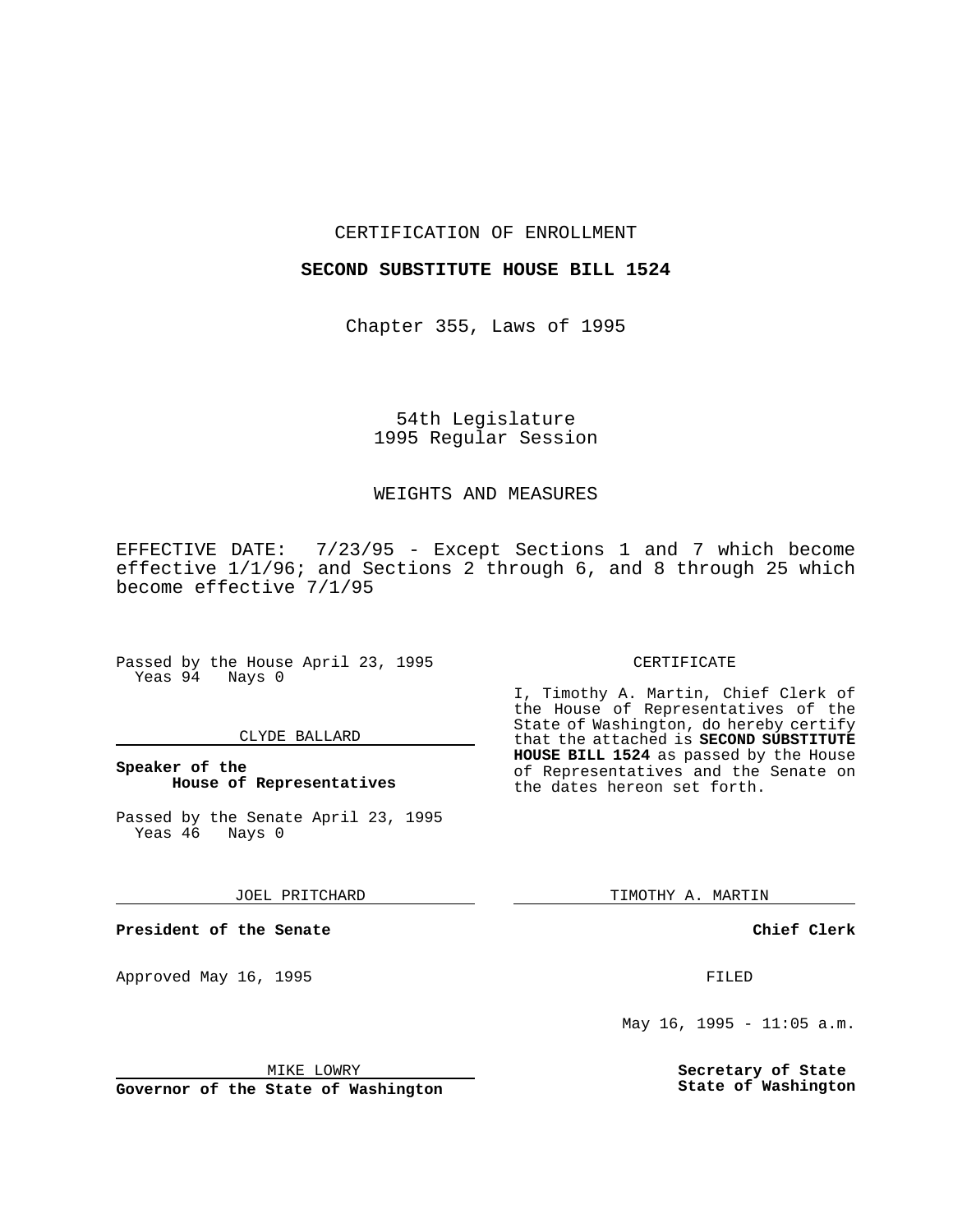## **SECOND SUBSTITUTE HOUSE BILL 1524** \_\_\_\_\_\_\_\_\_\_\_\_\_\_\_\_\_\_\_\_\_\_\_\_\_\_\_\_\_\_\_\_\_\_\_\_\_\_\_\_\_\_\_\_\_\_\_

\_\_\_\_\_\_\_\_\_\_\_\_\_\_\_\_\_\_\_\_\_\_\_\_\_\_\_\_\_\_\_\_\_\_\_\_\_\_\_\_\_\_\_\_\_\_\_

## AS AMENDED BY THE SENATE

Passed Legislature - 1995 Regular Session

#### **State of Washington 54th Legislature 1995 Regular Session**

**By** House Committee on Appropriations (originally sponsored by Representatives Chandler, Mastin and McMorris)

Read first time 03/06/95.

 AN ACT Relating to weights and measures; amending RCW 19.94.005, 19.94.010, 19.94.160, 19.94.165, 19.94.175, 19.94.185, 19.94.190, 19.94.216, 19.94.250, 19.94.255, 19.94.280, 19.94.320, 19.94.360, 19.94.410, 19.94.390, and 19.94.510; adding new sections to chapter 19.94 RCW; adding a new section to chapter 15.80 RCW; creating new sections; prescribing penalties; providing effective dates; and declaring an emergency.

BE IT ENACTED BY THE LEGISLATURE OF THE STATE OF WASHINGTON:

 NEW SECTION. **Sec. 1.** (1) Except as provided in subsection (4) of this section for the initial registration of an instrument or device, no weighing or measuring instrument or device may be used for commercial purposes in the state unless its commercial use is registered annually. If its commercial use is within a city that has a city sealer and a weights and measures program as provided by RCW 19.94.280, the commercial use of the instrument or device shall be registered with the city if the city has adopted fees pursuant to subsection (2) of this section. If its commercial use is outside of such a city, the commercial use of the instrument or device shall be registered with the department.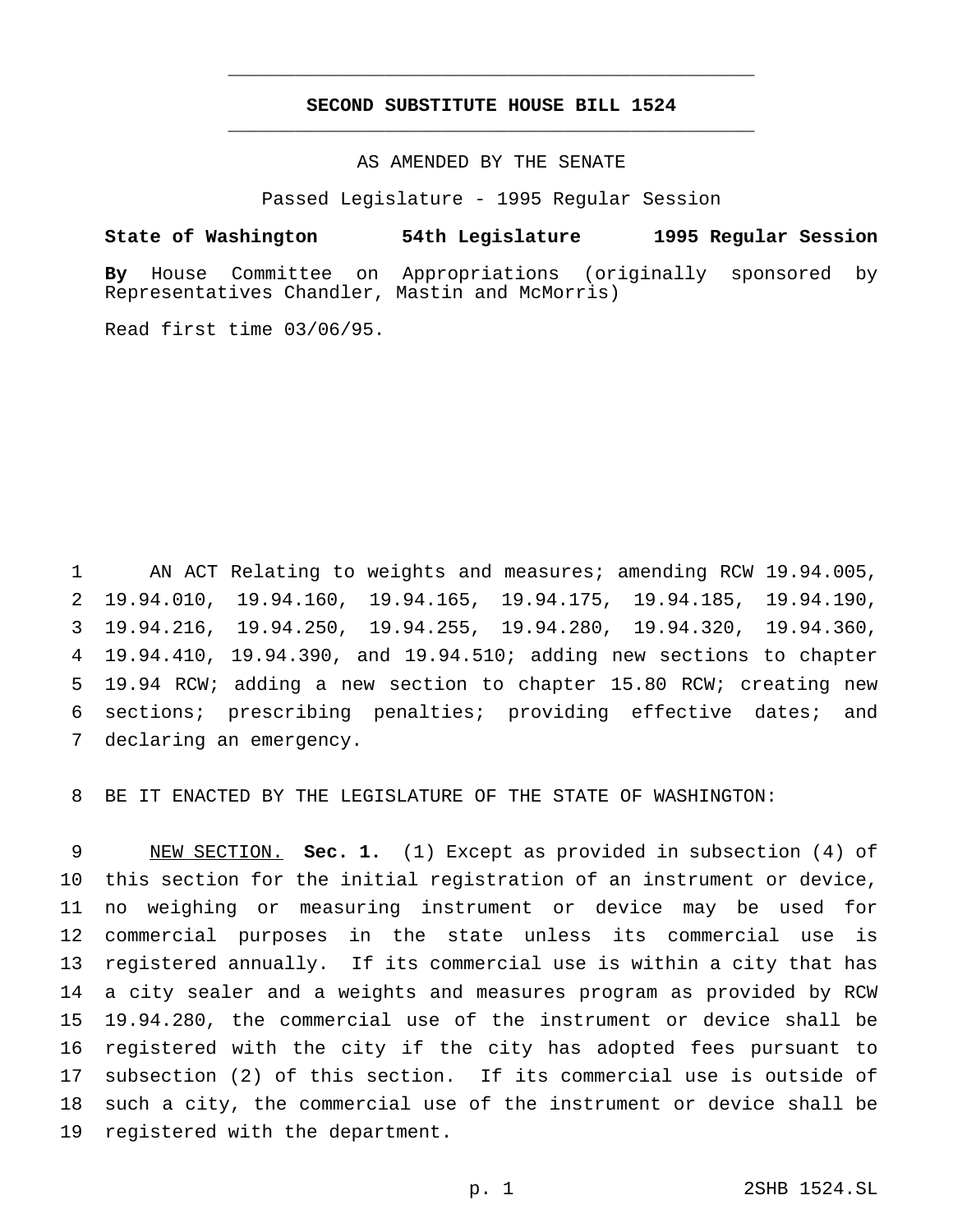(2) A city with such a sealer and program may establish an annual fee for registering the commercial use of such a weighing or measuring instrument or device with the city. The annual fee shall not exceed the fee established in RCW 19.94.175 for registering the use of a similar instrument or device with the department. Fees upon weighing or measuring instruments or devices within the jurisdiction of the city that are collected under this subsection by city sealers shall be deposited into the general fund, or other account, of the city as directed by the governing body of the city.

 (3) Registrations with the department are accomplished as part of the master license system under chapter 19.02 RCW. Payment of the registration fee for a weighing or measuring instrument or device under the master license system constitutes the registration required by this section.

 (4) The fees established by or under RCW 19.94.175 for registering a weighing or measuring instrument or device shall be paid to the department of licensing concurrently with an application for a master license or with the annual renewal of a master license under chapter 19.02 RCW. A weighing or measuring instrument or device shall be initially registered with the state at the time the owner applies for a master license for a new business or at the first renewal of the license that occurs after the instrument or device is first placed into commercial use. However, the use of an instrument or device that is in commercial use on the effective date of this act shall be initially registered at the time the first renewal of the master license of the owner of the instrument or device is due following the effective date of this act. The department of licensing shall remit to the department of agriculture all fees collected under this provision less reasonable collection expenses.

 (5) Each city charging registration fees under this section shall notify the department of agriculture at the time such fees are adopted and whenever changes in the fees are adopted.

 NEW SECTION. **Sec. 2.** (1) Except as provided in subsection (3) of this section and RCW 19.94.190(1)(d), the department shall test and inspect each biennium a sufficient number of weighing and measuring instruments and devices to ensure that the provisions of this chapter are enforced.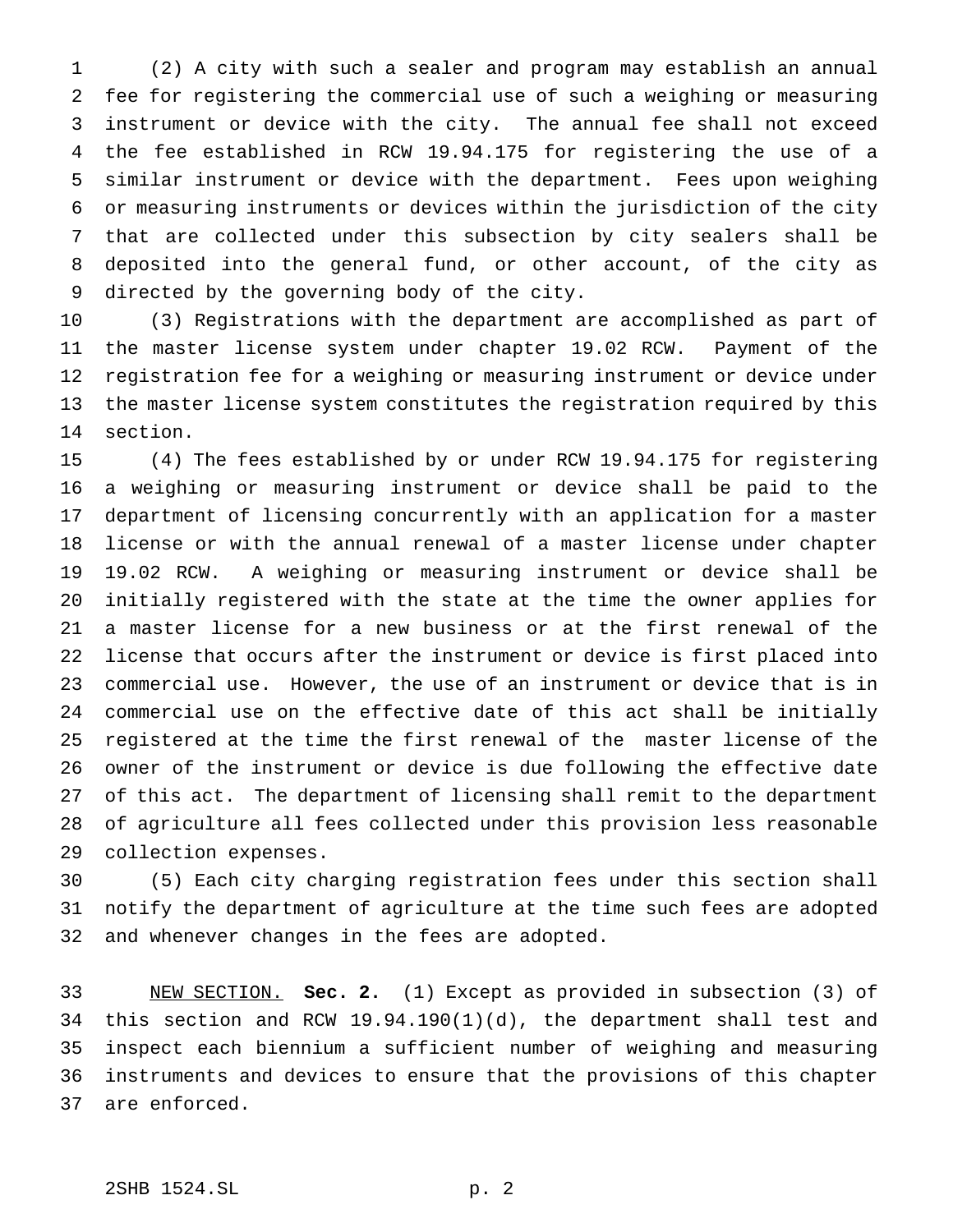(2) The department may issue an official seal of approval for each weighing or measuring instrument or device that has been tested and inspected and found to be correct.

 (3) Except as provided in RCW 19.94.216, this section does not apply to weighing or measuring instruments or devices located in an area of the state that is within a city that has a city sealer and a weights and measures program pursuant to RCW 19.94.280 unless the city sealer does not possess the equipment necessary to test and inspect the weighing or measuring instrument or device.

 **Sec. 3.** RCW 19.94.005 and 1992 c 237 s 1 are each amended to read as follows:

The legislature finds:

 (1) The accuracy of weighing and measuring instruments and devices used in commerce in the state of Washington affects every consumer throughout the state and is of vital importance to the public interest.

 (2) Fair weights and measures are equally important to business and the consumer.

18 (3) ((A continuing study of this state's weights and measures program is necessary to ensure that the program provides proper 20 enforcement and oversight to safeguard consumers, business, and 21 interstate commerce.

22  $(4)$ )) This chapter safeguards the consuming public and ensures that businesses receive proper compensation for the commodities they deliver.

 **Sec. 4.** RCW 19.94.010 and 1992 c 237 s 3 are each amended to read as follows:

 (1) Unless the context clearly requires otherwise, the definitions in this section apply throughout this chapter and to any rules adopted pursuant to this chapter.

 (a) "City" means a first class city with a population of over fifty thousand persons.

 (b) "City sealer" means the person duly authorized by a city to enforce and administer the weights and measures program within such city and any duly appointed deputy sealer acting under the instructions and at the direction of the city sealer.

 (c) "Commodity in package form" means a commodity put up or packaged in any manner in advance of sale in units suitable for either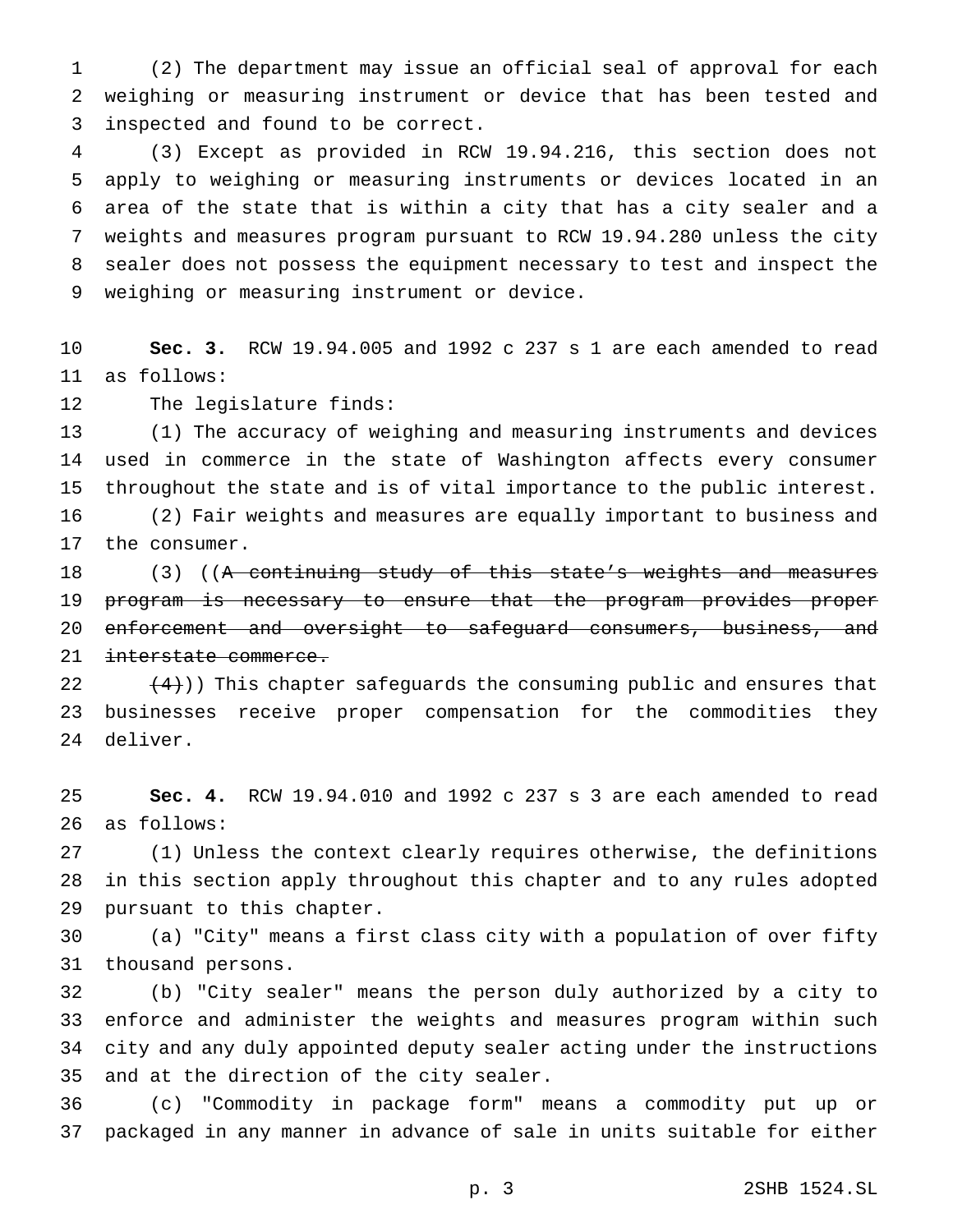wholesale or retail sale, exclusive, however, of an auxiliary shipping container enclosing packages that individually conform to the requirements of this chapter. An individual item or lot of any commodity not in packaged form, but on which there is marked a selling price based on established price per unit of weight or of measure, shall be construed to be a commodity in package form.

 (d) "Consumer package" or "package of consumer commodity" means a commodity in package form that is customarily produced or distributed for sale through retail sales agencies or instrumentalities for consumption by persons, or used by persons for the purpose of personal care or in the performance of services ordinarily rendered in or about a household or in connection with personal possessions.

 (e) "Cord" means the measurement of wood intended for fuel or pulp purposes that is contained in a space of one hundred twenty-eight cubic feet, when the wood is ranked and well stowed.

 (f) "Department" means the department of agriculture of the state of Washington.

 (g) "Director" means the director of the department or duly authorized representative acting under the instructions and at the direction of the director.

 (h) "Fish" means any waterbreathing animal, including shellfish, such as, but not limited to, lobster, clam, crab, or other mollusca that is prepared, processed, sold, or intended for sale.

 (i) "Net weight" means the weight of a commodity excluding any materials, substances, or items not considered to be part of such commodity. Materials, substances, or items not considered to be part of a commodity shall include, but are not limited to, containers, conveyances, bags, wrappers, packaging materials, labels, individual piece coverings, decorative accompaniments, and coupons.

 (j) "Nonconsumer package" or "package of nonconsumer commodity" means a commodity in package form other than a consumer package and particularly a package designed solely for industrial or institutional use or for wholesale distribution only.

 (k) "Meat" means and shall include all animal flesh, carcasses, or parts of animals, and shall also include fish, shellfish, game, poultry, and meat food products of every kind and character, whether fresh, frozen, cooked, cured, or processed.

38 (1) "Official seal of approval" means the ((uniform)) seal or certificate issued by the director or city sealer which indicates that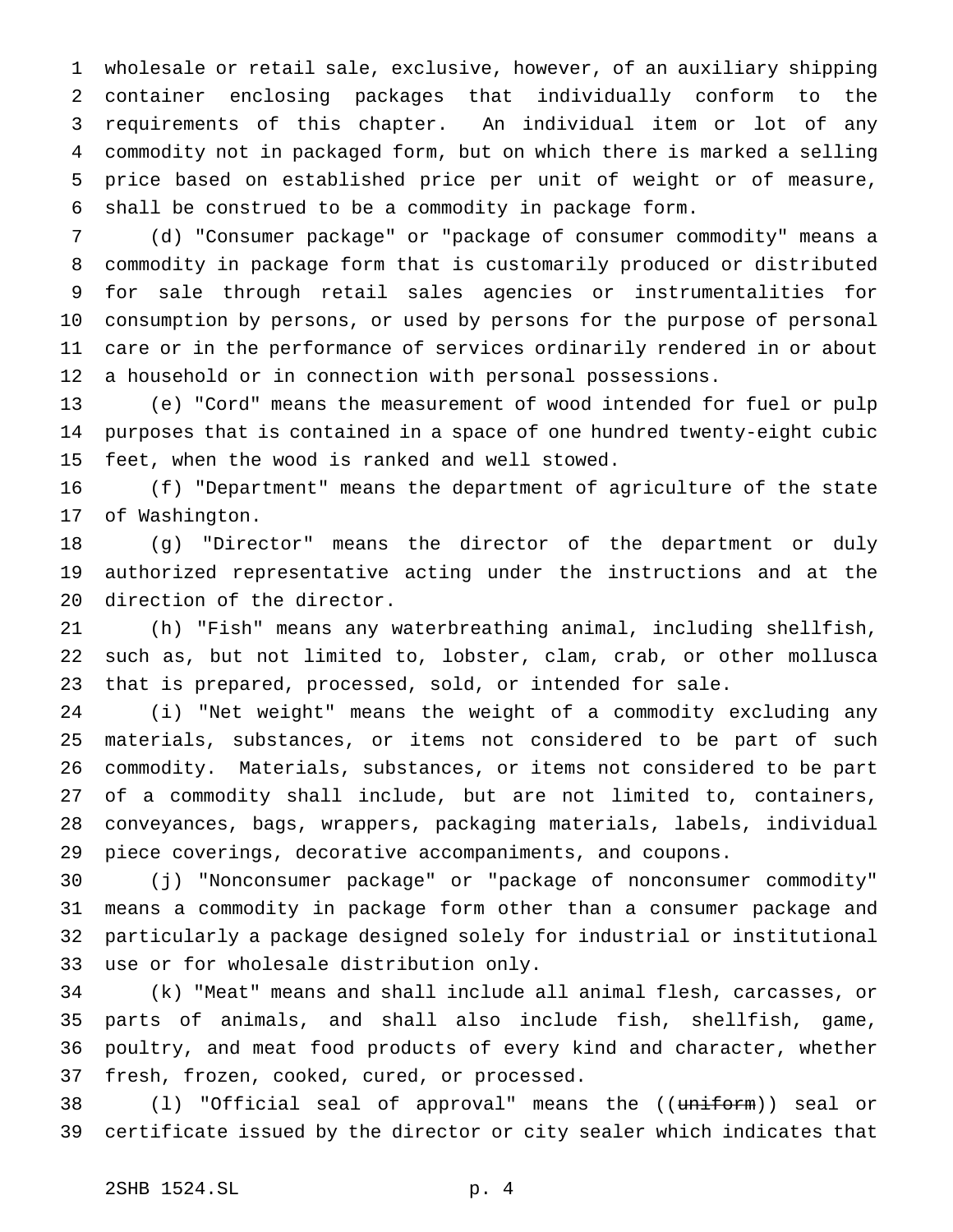a secondary weights and measures standard or a weighing or measuring instrument or device conforms with the specifications, tolerances, and other technical requirements adopted in RCW 19.94.195.

 (m) "Person" means any individual, receiver, administrator, executor, assignee, trustee in bankruptcy, trust, estate, firm, copartnership, joint venture, club, company, business trust, corporation, association, society, or any group of individuals acting as a unit, whether mutual, cooperative, fraternal, nonprofit, or otherwise.

 (n) "Poultry" means all fowl, domestic or wild, that is prepared, processed, sold, or intended or offered for sale.

 (o) "Service agent" means a person who for hire, award, commission, 13 or any other payment of any kind, installs, tests, inspects, checks, adjusts, repairs, reconditions, or systematically standardizes the graduations of a weighing or measuring instrument or device.

 (p) "Ton" means a unit of two thousand pounds avoirdupois weight. (q) "Weighing or measuring instrument or device" means any equipment or apparatus used commercially to establish the size, quantity, capacity, count, extent, area, heaviness, or measurement of quantities, things, produce, or articles for distribution or consumption, that are purchased, offered or submitted for sale, hire, or award on the basis of weight, measure or count, including any accessory attached to or used in connection with a weighing or measuring instrument or device when such accessory is so designed or installed that its operation affects, or may effect, the accuracy or indication of the device. This definition shall be strictly limited to those weighing or measuring instruments or devices governed by Handbook 44 as adopted under RCW 19.94.195.

(r) "Weight" means net weight as defined in this section.

 (s) "Weights and measures" means the recognized standards or units of measure used to indicate the size, quantity, capacity, count, extent, area, heaviness, or measurement of any consumable commodity.

33 (t) "<u>Secondary w</u>eights and measures standard" means ((any object)) 34 the physical standards that are traceable to the primary standards 35 through comparisons, used by the director, a city sealer, or a service agent that under specified conditions defines or represents a recognized weight or measure during the inspection, adjustment, testing, or systematic standardization of the graduations of any weighing or measuring instrument or device.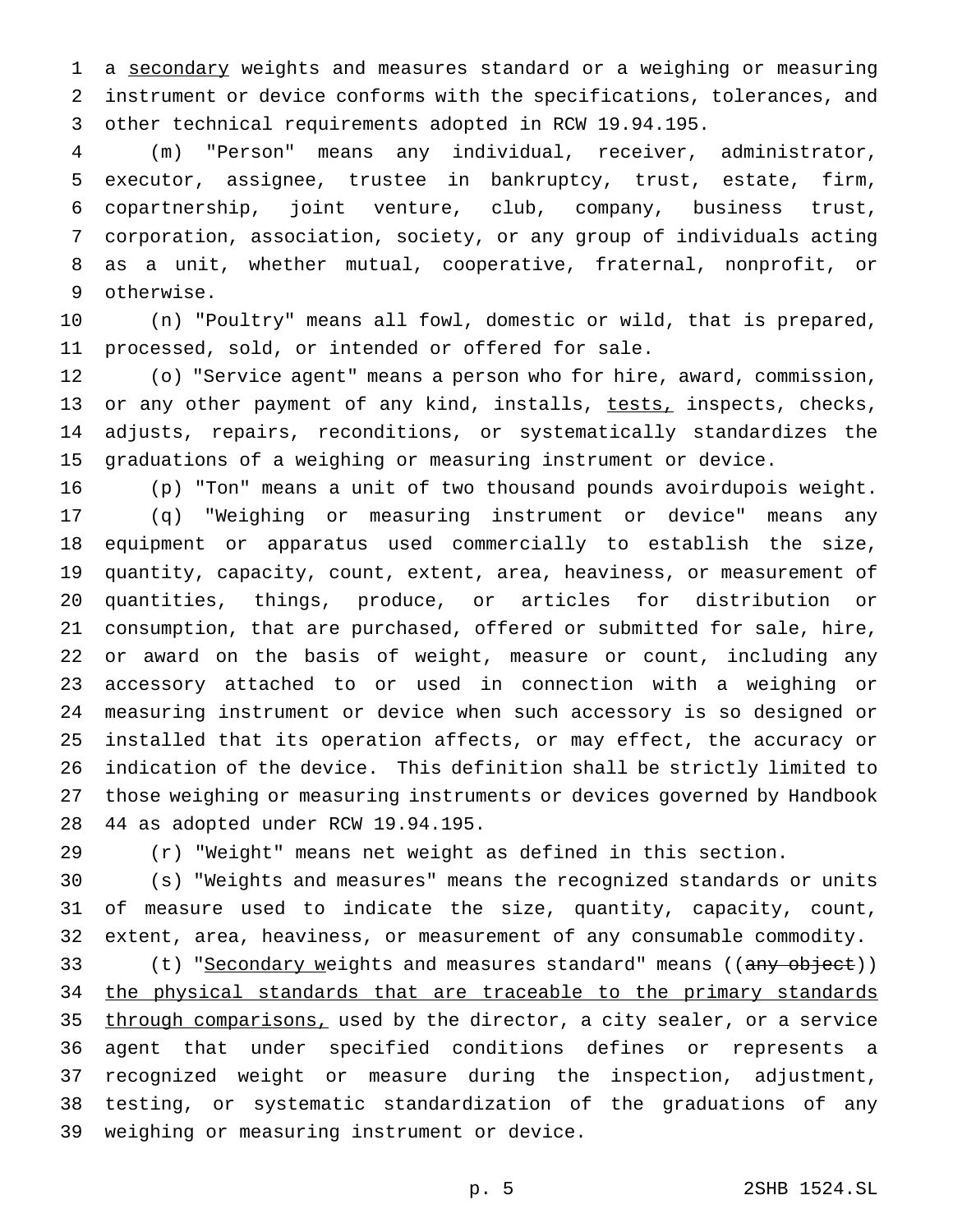(2) The director shall prescribe by rule other definitions as may be necessary for the implementation of this chapter.

 **Sec. 5.** RCW 19.94.160 and 1992 c 237 s 5 are each amended to read as follows:

 Weights and measures standards that are in conformity with the standards of the United States as have been supplied to the state by the federal government or otherwise obtained by the state for use as state weights and measures standards, shall, when the same shall have been certified as such by the national institute of standards and 10 technology or any successor organization, be the ((state)) primary standards of weight and measure. The state weights and measures standards shall be kept in a place designated by the director and shall 13 ((not be removed from such designated place except for repairs or for certification. These state weights and measures standards shall be 15 submitted at least once every ten years to)) be maintained in such 16 calibration as prescribed by the national institute of standards and 17 technology or any successor organization ((for certification)).

 **Sec. 6.** RCW 19.94.165 and 1992 c 237 s 6 are each amended to read as follows:

20 (( $(1)$  Unless otherwise provided by the department,)) All weighing or measuring instruments or devices used for commercial purposes within 22 this state shall be ((inspected and tested for accuracy by the director 23 or city sealer at least once every two years and, if found to be)) 24 correct( $\sqrt{7}$ , the director or city sealer shall issue an official seal of 25 approval for each such instrument or device.

 (2) Beginning fiscal year 1993, the schedule of inspection and 27 testing shall be staggered so as one-half of the weighing or measuring instruments or devices under the jurisdiction of the inspecting and testing authority are approved in odd fiscal years and the remaining one-half are inspected and tested in even fiscal years.

 (3) The department may provide, as needed, uniform, official seals 32 of approval to city sealers for the purposes expressed in this 33 section)).

 **Sec. 7.** RCW 19.94.175 and 1992 c 237 s 7 are each amended to read as follows: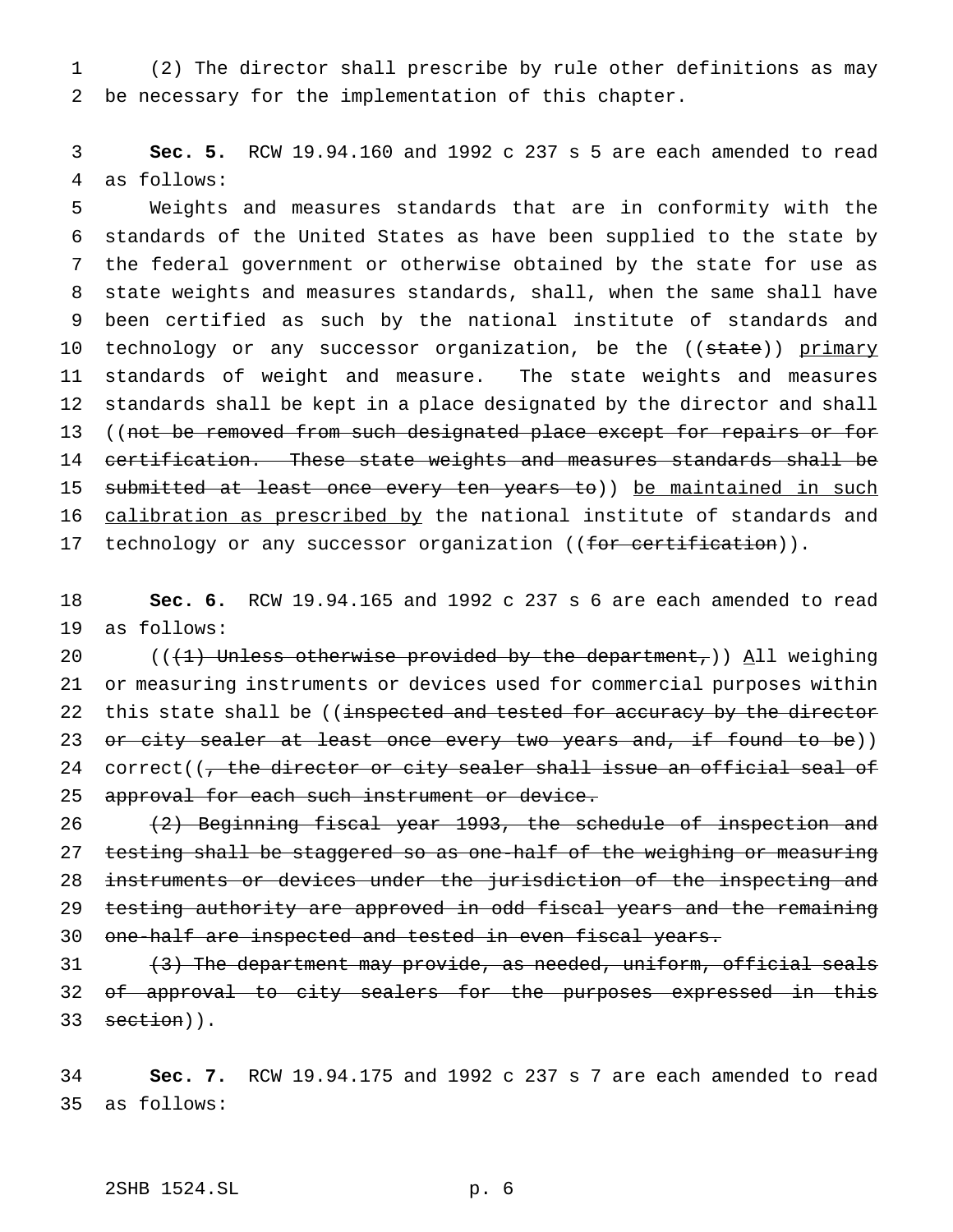(((1) The department shall establish reasonable, biennial inspection and testing fees for each type or class of weighing or measuring instrument or device required to be inspected and tested 4 under this chapter. These inspection and testing fees shall be equitably prorated within each such type or class and shall be limited to those amounts necessary for the department to cover, to the extent possible, the direct costs associated with the inspection and testing 8 of each type or class of weighing or measuring instrument or device.

9 (2) Prior to the establishment and each amendment of the fees 10 authorized under this chapter, a weights and measures fee task force 11 shall be convened under the direction of the department. The task 12 force shall be composed of a representative from the department who 13 shall serve as chair and one representative from each of the following: 14 City sealers, service agents, service stations, grocery stores, 15 retailers, food processors/dealers, oil heat dealers, the agricultural 16 community, and liquid propane dealers. The task force shall recommend 17 the appropriate level of fees to be assessed by the department pursuant 18 to subsection (1) of this section, based upon the level necessary to 19 cover the direct costs of administering and enforcing the provisions of 20 this chapter and to the extent possible be consistent with fees 21 reasonably and customarily charged in the private sector for similar 22 services.

23 (3) The fees authorized under this chapter may be billed only after 24 the director or a city sealer has issued an official seal of approval 25 for a weighing or measuring instrument or device or a weight or measure 26 standard.

27 (4) All fees shall become due and payable thirty days after billing 28 by the department or a city sealer. A late penalty of one and one-half 29 percent per month may be assessed on the unpaid balance more than 30 thirty days in arrears.)) (1) Pursuant to section 1 of this act, the 31 following annual registration fees shall be charged for each weighing 32 or measuring instrument or device used for commercial purposes in this 33 state: 34 (a) Weighing devices: 35 (i) Small scales "zero to four hundred pounds

| <u>ل ل</u> | philatic poatob acto co foat manatoa poando          |
|------------|------------------------------------------------------|
| 36         |                                                      |
| 37         | (ii) Intermediate scales "four hundred one pounds to |
| 38         | five thousand pounds capacity" \$ 20.00              |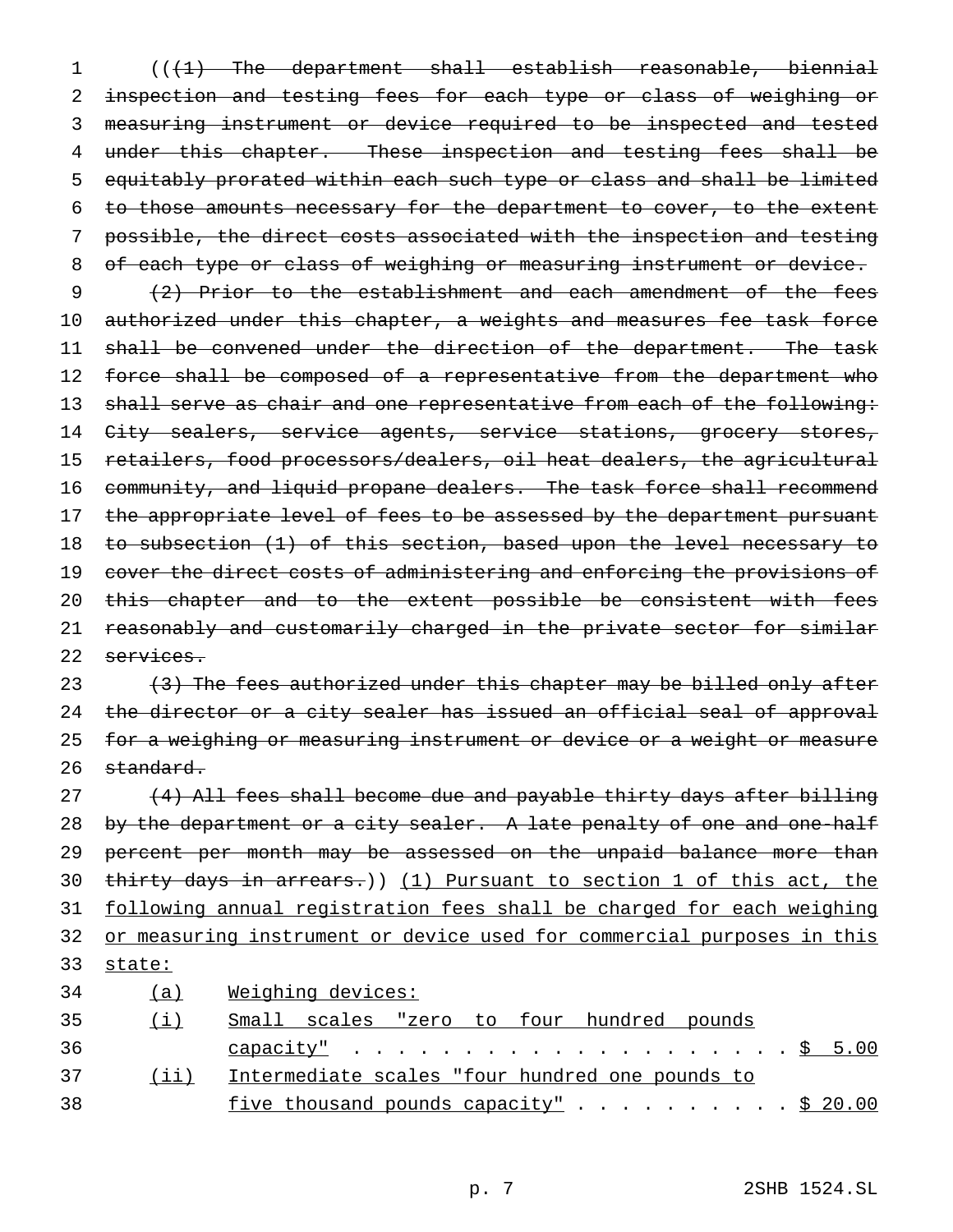| 1  | (iii)           | Large scales "over five thousand pounds                                |
|----|-----------------|------------------------------------------------------------------------|
| 2  |                 | capacity"                                                              |
| 3  | (iv)            | Large scales with supplemental devices \$ 52.00                        |
| 4  | (v)             | Railroad track scales \$800.00                                         |
| 5  | (b)             | Liquid fuel metering devices:                                          |
| 6  | (i)             | Motor fuel meters with flows of less than twenty                       |
| 7  |                 | gallons per minute $\cdots$ \$ 5.00                                    |
| 8  | $(i$ ii)        | Motor fuel meters with flows of more than twenty                       |
| 9  |                 | but not more than one hundred fifty gallons per                        |
| 10 |                 |                                                                        |
| 11 | (iii)           | Motor fuel meters with flows over one hundred                          |
| 12 |                 | fifty gallons per minute \$ 25.00                                      |
| 13 | (c)             | Liquid petroleum qas meters:                                           |
| 14 | (i)             | With one inch diameter or smaller dispensers $\ldots$ \$ 10.00         |
| 15 | (iii)           | With greater than one inch diameter dispensers \$ 30.00                |
| 16 | (d)             | Fabric meters \$ 5.00                                                  |
| 17 | (e)             | Cordage meters $\frac{1}{5}$ 5.00                                      |
| 18 | (f)             | Mass flow meters \$ 14.00                                              |
| 19 | (q)             | Taxi meters                                                            |
| 20 |                 | $((5)$ Fees upon weighing or measuring instruments or devices within   |
| 21 |                 | the jurisdiction of the city that are collected under this section by  |
| 22 |                 | city sealers shall be deposited into the general fund, or other        |
| 23 |                 | account, of the city as directed by the governing body of the city. On |
| 24 |                 | the thirtieth day of each month, city sealers shall, pursuant to       |
| 25 |                 | procedures established and upon forms provided by the director, remit  |
| 26 |                 | to the department for administrative costs ten percent of the total    |
| 27 | fees collected. |                                                                        |
|    |                 |                                                                        |

28  $(6)$ )) (2) With the exception of subsection  $((+7))$  (3) of this section, no person shall be required to pay more than the established 30 ((inspection and testing)) fee adopted under this section for any 31 weighing or measuring instrument or device in any ((two-year period 32 when the same has been found to be correct) one year.

33 ((<del>(7) Whenever a special request is made by the owner for the</del> 34 inspection and testing of a weighing or measuring instrument or device, 35 the fee prescribed by the director for such a weighing or measuring instrument or device shall be paid by the owner.))

 (3) The department or a city sealer may establish reasonable inspection and testing fees for each type or class of weighing or measuring instrument or device specially requested to be inspected or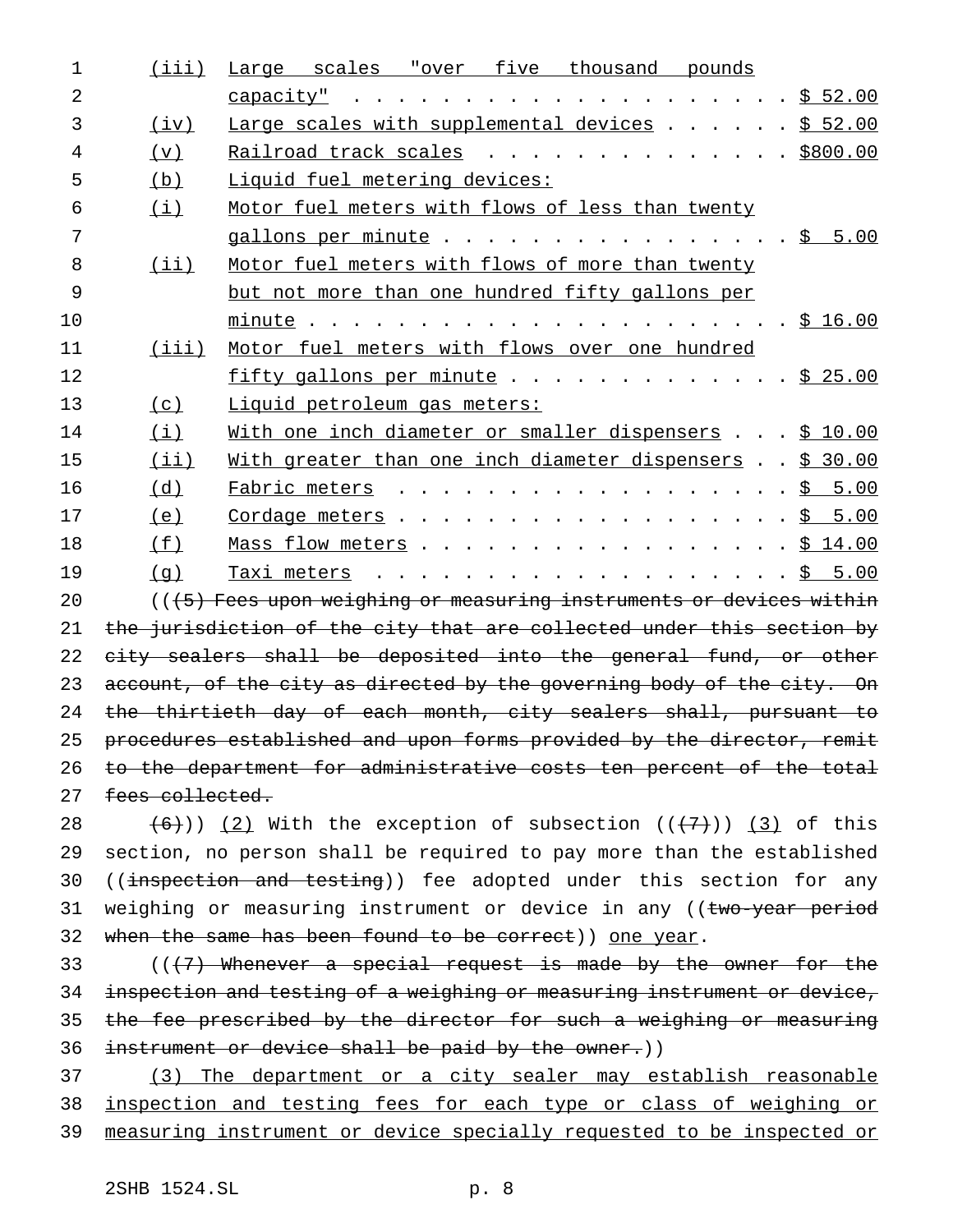1 tested by the device owner. These inspection and testing fees shall be 2 limited to those amounts necessary for the department or city sealer to 3 cover the direct costs associated with such inspection and testing. 4 The fees established under this subsection shall not be set so as to 5 compete with service agents normally engaged in such services.

6 **Sec. 8.** RCW 19.94.185 and 1992 c 237 s 8 are each amended to read 7 as follows:

8 (1) Except as provided in subsection (2) of this section, all 9 moneys collected under this chapter shall be payable to the director 10 <u>and</u> placed in the weights and measures account hereby established in 11 the ((state treasury)) agricultural local fund. Moneys deposited in 12 this account ((may be spent only following appropriation by law and)) 13 shall be used solely for the purposes of ((weighing or measuring 14 instrument or device inspection and testing)) implementing or enforcing 15 this chapter. No appropriation is required for the disbursement of 16 moneys from the weights and measures account by the director.

17 (2) Civil penalties collected by the department under RCW 19.94.510 18 and sections 22 and 23 of this act shall be deposited in the state 19 general fund.

20 (3) By January 1st of each odd-numbered year, the department shall 21 provide a written report on the amount of revenues by major category 22 received under this chapter, including the metrology laboratory, for 23 the administration of the weights and measures program by the 24 department. The report shall include the amount of revenue generated 25 for the two previous biennia, an estimate of the amount of funds to be 26 received during the current biennium, and an estimate of the amount of 27 funds to be generated during the next ensuing biennium. The report 28 shall be submitted to the office of financial management and to each 29 committee in the legislature with jurisdiction over programs 30 administered by the department in the house and the senate.

31 **Sec. 9.** RCW 19.94.190 and 1992 c 237 s 9 are each amended to read 32 as follows:

 (1) The director and duly appointed city sealers shall enforce the provisions of this chapter. The director shall adopt rules for enforcing and carrying out the purposes of this chapter including but not limited to the following: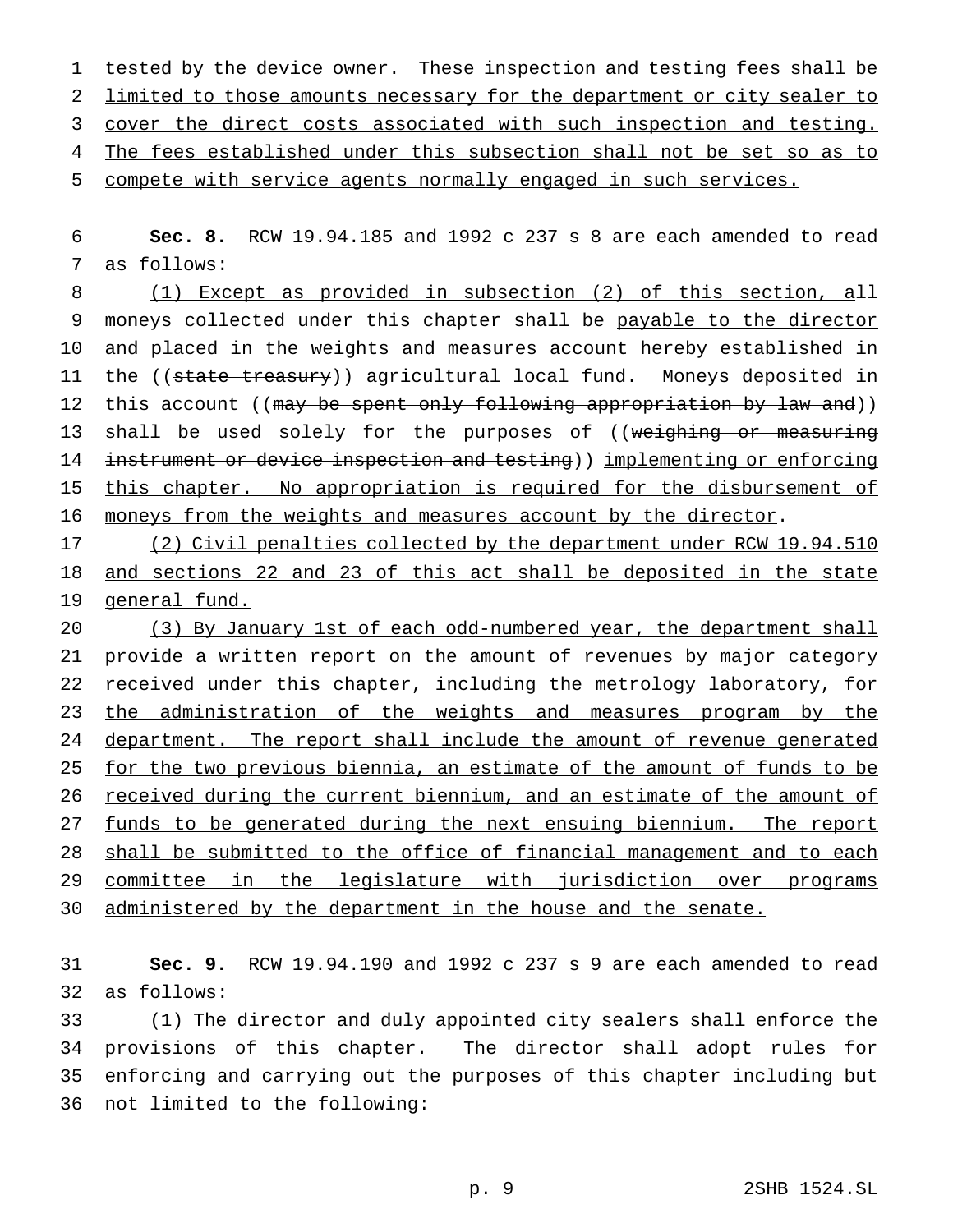1 (a) Establishing state standards of weight, measure, or count, and 2 reasonable standards of fill for any commodity in package form;

 (b) The establishment of technical and reporting procedures to be followed, any necessary report and record forms, and marks of rejection to be used by the director and city sealers in the discharge of their official duties as required by this chapter;

 (c) The establishment of technical test procedures, reporting procedures, and any necessary record and reporting forms to be used by 9 service agents when testing and inspecting instruments or devices under 10 RCW 19.94.255(3) or when otherwise installing, repairing, inspecting, or standardizing the graduations of any weighing or measuring instruments or devices;

13 (d) ((The establishment of fee payment and reporting procedures and 14 any necessary report and record forms to be used by city sealers when 15 remitting the percentage of total fees collected as required under this 16 chapter;

 $(e)$ )) The establishment of exemptions from the ((sealing or)) 18 marking ((inspection and testing)) or tagging requirements of RCW 19.94.250 with respect to weighing or measuring instruments or devices 20 of such character or size that such ((sealing or)) marking or tagging would be inappropriate, impracticable, or damaging to the apparatus in question;

23 ( $(\{\text{f}\})$ ) (e) The establishment of exemptions from the inspection and 24 testing requirements of ((RCW 19.94.165)) section 2 of this act with 25 respect to classes of weighing or measuring instruments or devices 26 found to be of such character that periodic inspection and testing is 27 unnecessary to ensure continued accuracy; ((and

 $(g)$ )) <u>(f)</u> The establishment of inspection and approval techniques, if any, to be used with respect to classes of weighing or measuring instruments or devices that are designed specifically to be used commercially only once and then discarded, or are uniformly mass-produced by means of a mold or die and are not individually 33 adjustable; and

34 (g) The establishment of inspection and testing procedures to be 35 used for classes of weighing or measuring instruments or devices found 36 to be few in number, highly complex, and of such character that 37 differential or special inspection and testing is necessary, including 38 railroad track scales. The department's procedures shall include 39 requirements for the provision, maintenance, and transport of any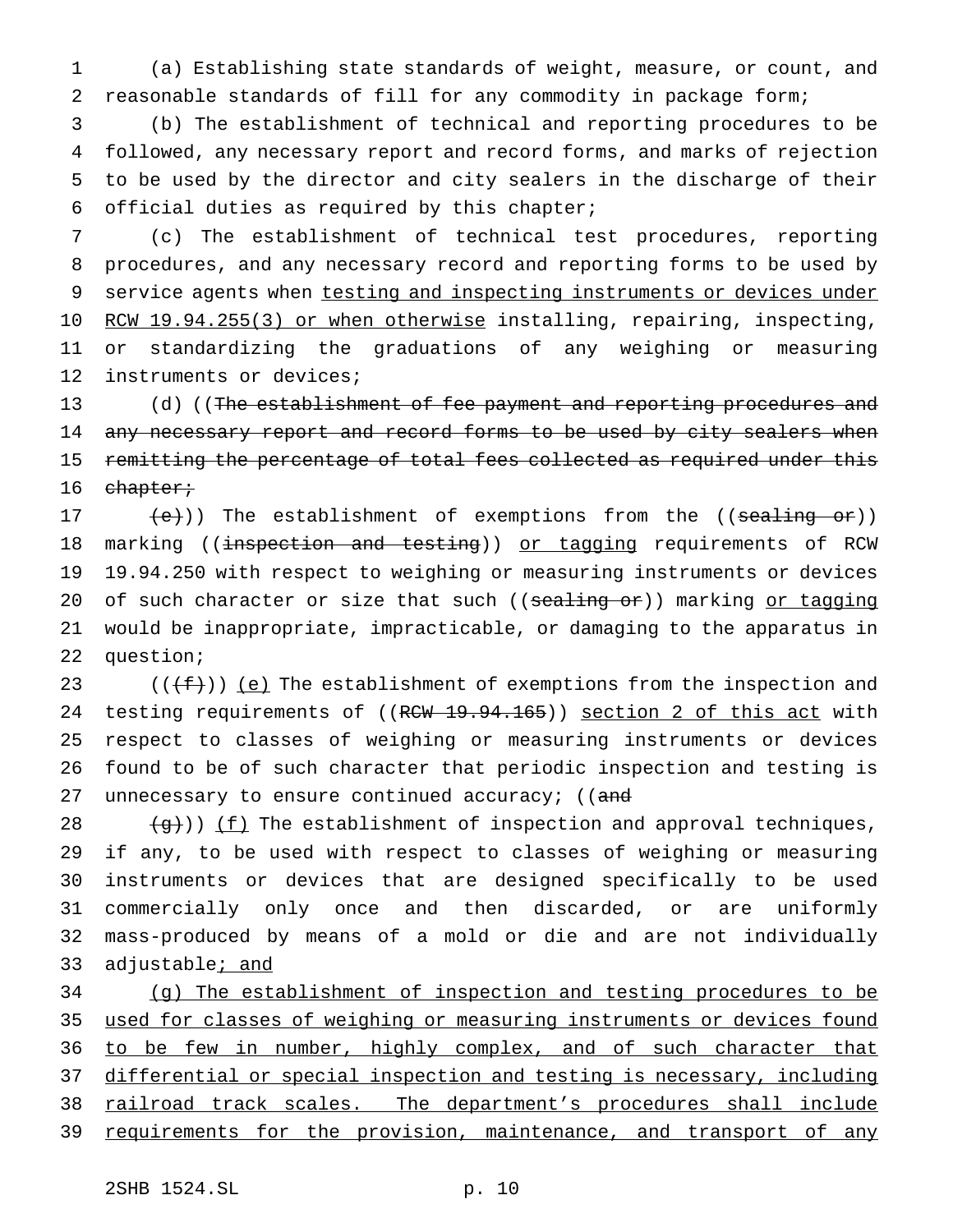weight or measure necessary for the inspection and testing at no expense to the state.

 (2) These rules shall also include specifications and tolerances for the acceptable range of accuracy required of weighing or measuring instruments or devices and shall be designed to eliminate from use, without prejudice to weighing or measuring instruments or devices that conform as closely as practicable to official specifications and tolerances, those (a) that are of such construction that they are faulty, that is, that are not reasonably permanent in their adjustment or will not repeat their indications correctly, or (b) that facilitate the perpetration of fraud.

 **Sec. 10.** RCW 19.94.216 and 1992 c 237 s 12 are each amended to read as follows:

The department shall:

 (1) Biennially inspect and test the secondary weights and measures standards of any city for which the appointment of a city sealer is provided by this chapter and shall issue an official seal of approval for same when found to be correct. The department shall, by rule, 19 establish a reasonable fee for ((such)) this and any other inspection and testing services performed by the department's metrology 21 laboratory. Each such fee shall recover at least seventy-five percent 22 of the laboratory's costs incurred in performing the service governed 23 by the fee on or before June 30, 1998. The fees established under this 24 subsection may be increased in excess of the fiscal growth factor as provided in RCW 43.135.055 for the fiscal year ending 1996, 1997, and 1998. For fiscal year 1999 and thereafter, the fees established under this subsection may not be increased by an amount greater than the fiscal growth factor as provided in RCW 43.135.055.

29 (2) Biennially inspect( $(\tau)$ ) and test( $(\tau)$  and, if found to be 30 correct, issue an official seal of approval for)) any weighing or measuring instrument or device used in an agency or institution to which moneys are appropriated by the legislature or of the federal government and shall report any findings in writing to the executive officer of the agency or institution concerned. The department shall collect a reasonable fee, to be set by rule, for testing any such weighing or measuring instrument or device.

 (( $(3)$  Inspect, test, and, if found to be correct, issue a seal of approval for classes of weighing or measuring instruments or devices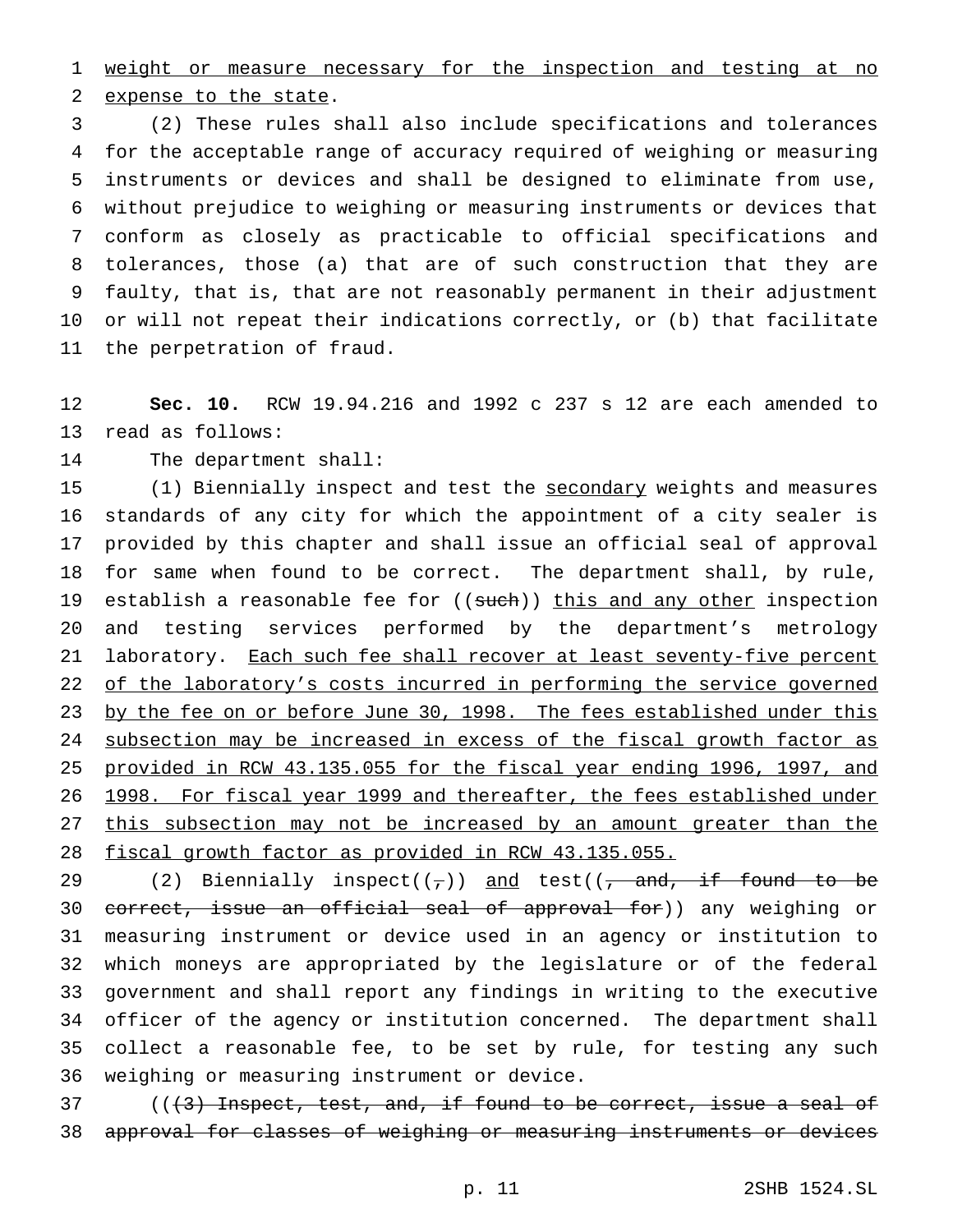found to be few in number, highly complex, and of such character that differential inspection and testing frequency is necessary including, but not limited to, railroad track scales and grain elevator scales. The department shall develop rules regarding the inspection and testing procedures to be used for such weighing or measuring instruments or devices which shall include requirements for the provision, maintenance, and transport of any weight or measure standard necessary 8 for inspection and testing at no expense to the state. The department 9 may collect a reasonable fee, to be set by rule, for inspecting and 10 testing any such weighing and measuring instruments or devices. This 11 fee shall not be unduly burdensome and shall cover, to the extent 12 possible, the direct costs of performing such service.))

 **Sec. 11.** RCW 19.94.250 and 1992 c 237 s 16 are each amended to read as follows:

15 (1) ((The director or a city sealer shall, from time to time, 16 inspect any weighing or measuring instrument or device, except those 17 weighing or measuring instruments or devices exempted under the 18 authority of RCW 19.94.190, to determine if it is correct.)) If the director or a city sealer discovers upon inspection that a weighing or measuring instrument or device is "incorrect," but in his or her best judgment is susceptible of satisfactory repair, he or she shall reject and mark or tag as rejected any such weighing or measuring instrument or device.

 (2) The director or a city sealer may reject or seize any weighing or measuring instrument or device found to be incorrect that, in his or her best judgment, is not susceptible of satisfactory repair.

 (3) Weighing or measuring instruments or devices that have been rejected under subsection (1) of this section may be confiscated and may be destroyed by the director or a city sealer if not corrected as required by RCW 19.94.255 or if used or disposed of contrary to the requirements of that section.

 (4) The director or a city sealer shall permit the use of an 33 incorrect weighing or measuring instrument or device, pending repairs, if the device is incorrect to the economic benefit of the consumer and 35 the consumer is not the seller. However, if the director or city 36 sealer finds such an error, the director or city sealer shall notify the owner of the instrument or device, or the owner's representative at the business location, regarding the error.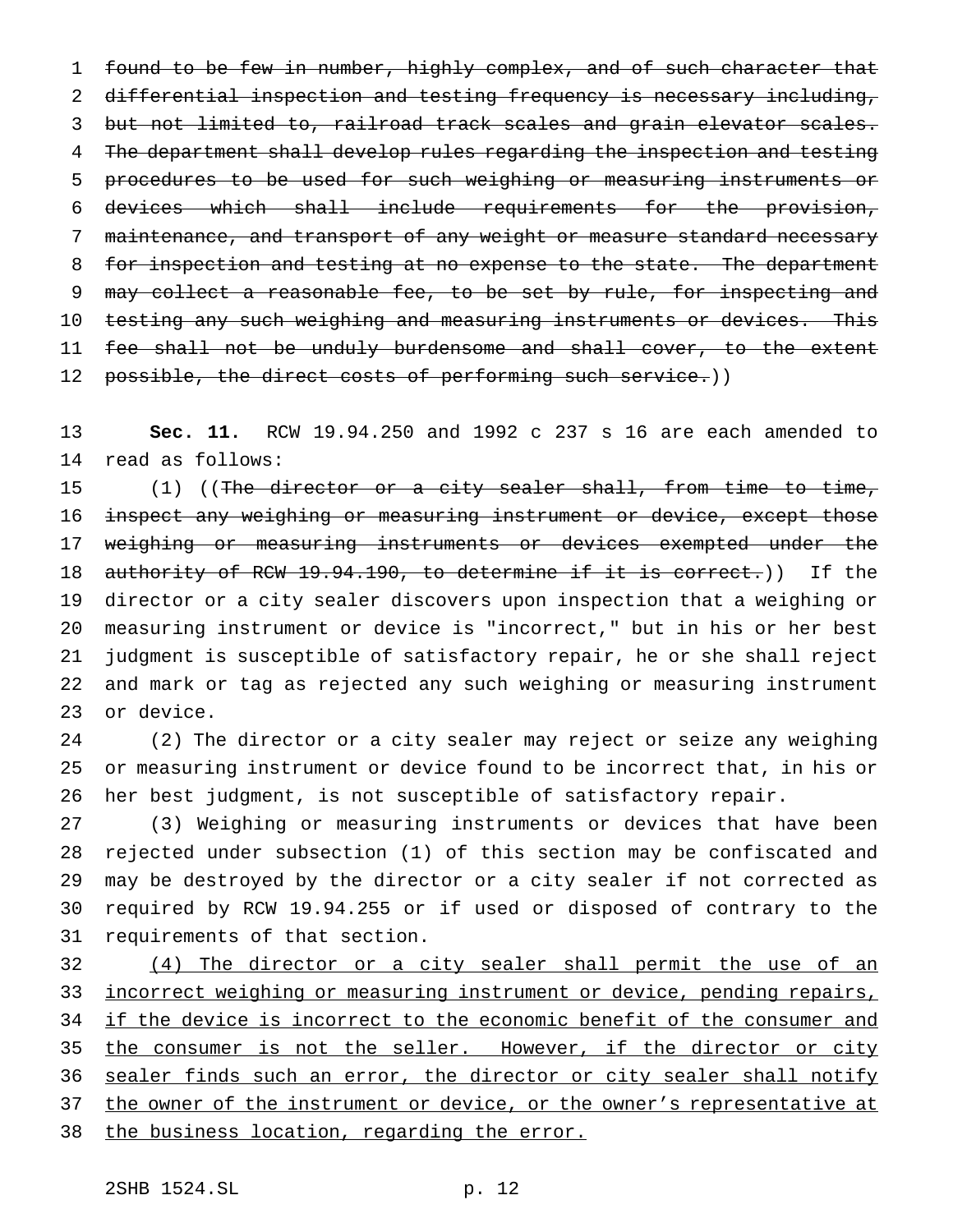**Sec. 12.** RCW 19.94.255 and 1992 c 237 s 17 are each amended to read as follows:

 (1) Weighing or measuring instruments or devices that have been rejected under the authority of the director or a city sealer shall remain subject to the control of the rejecting authority until such time as suitable repair or disposition thereof has been made as required by this section.

 (2) The owner of any weighing or measuring instrument or device that has been marked or tagged as rejected by the director or a city sealer shall cause the same to be made correct within thirty days or such longer period as may be authorized by the rejecting authority. In lieu of correction, the owner of such weighing and measuring instrument or device may dispose of the same, but only in the manner specifically authorized by the rejecting authority.

 (3) Weighing and measuring instruments or devices that have been rejected shall not again be used commercially until they have been 17 (( $off\text{-}i$ )) reexamined and( $(\frac{1}{i} + \frac{i}{i})$ ) found to be correct( $(\frac{1}{i} + \frac{i}{i})$  official seal of approval placed upon or issued for such weighing or 19 measuring instrument or device by the rejecting authority)) by the 20 department, city sealer, or a service agent registered with the 21 department.

 (4) If a weighing or measuring instrument or device marked or tagged as rejected is placed back into commercial service by a service 24 agent registered with the department, the agent shall provide a signed 25 certification to the owner or operator of the instrument or device so indicating and shall report to the rejecting authority as provided by rule under RCW 19.94.190(1)(c).

 **Sec. 13.** RCW 19.94.280 and 1992 c 237 s 20 are each amended to read as follows:

 (1) There may be a city sealer in every city and such deputies as may be required by ordinance of each such city to administer and enforce the provisions of this chapter.

 (2) Each city electing to have a city sealer shall adopt rules for the appointment and removal of the city sealer and any deputies required by local ordinance. The rules for appointment of a city sealer and any deputies must include provisions for the advice and consent of the local governing body of such city and, as necessary, any provisions for local civil service laws and regulations.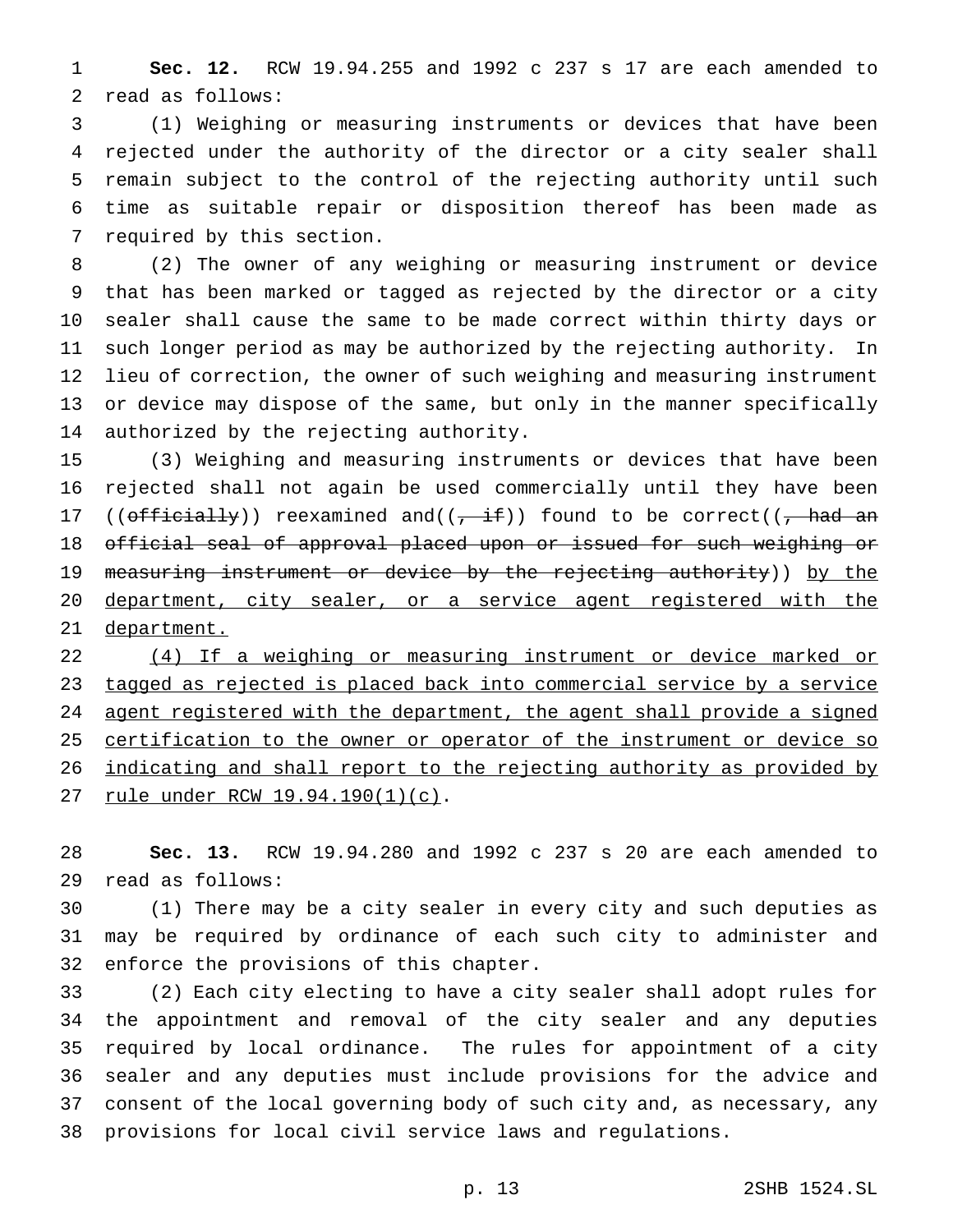(3) ((A city sealer shall adopt the fee amounts established by the director pursuant to RCW 19.94.165. No city shall adopt or charge an 3 inspection, testing, or licensing fee or any other fee upon a weighing or measuring instrument or device that is in excess of the fee amount adopted under RCW 19.94.165.

 $(4)$ )) A city sealer shall keep a complete and accurate record of all official acts performed under the authority of this chapter and shall submit an annual report to the governing body of his or her city and shall make any reports as may be required by the director.

 (4) The city sealer shall test and inspect a sufficient number of 11 weighing and measuring instruments and devices to ensure that the 12 provisions of this chapter are enforced in the city. This subsection does not apply to weighing or measuring instruments or devices for 14 which the sealer does not have the necessary testing or inspection 15 equipment or to instruments or devices that are to be inspected by the department under RCW 19.94.216(2).

17 (5) A city sealer may issue an official seal of approval for each 18 weighing or measuring instrument or device that has been inspected and 19 tested and found to be correct.

 **Sec. 14.** RCW 19.94.320 and 1992 c 237 s 22 are each amended to read as follows:

 (1) In cities for which city sealers have been appointed as provided for in this chapter, the director shall have general 24 ((supervisory)) oversight powers over ((such)) city ((sealers)) weights 25 and measures programs and may, when he or she deems it reasonably necessary, exercise concurrent authority to carry out the provisions of this chapter.

 (2) When the director elects to exercise concurrent authority within a city with a duly appointed city sealer, the director's powers and duties relative to this chapter shall be in addition to the powers granted in any such city by law or charter.

 NEW SECTION. **Sec. 15.** (1) Except as authorized by the department, a service agent who intends to provide the examination that permits a weighing or measuring instrument or device to be placed back into commercial service under RCW 19.94.255(3) shall receive an official registration certificate from the director prior to performing such a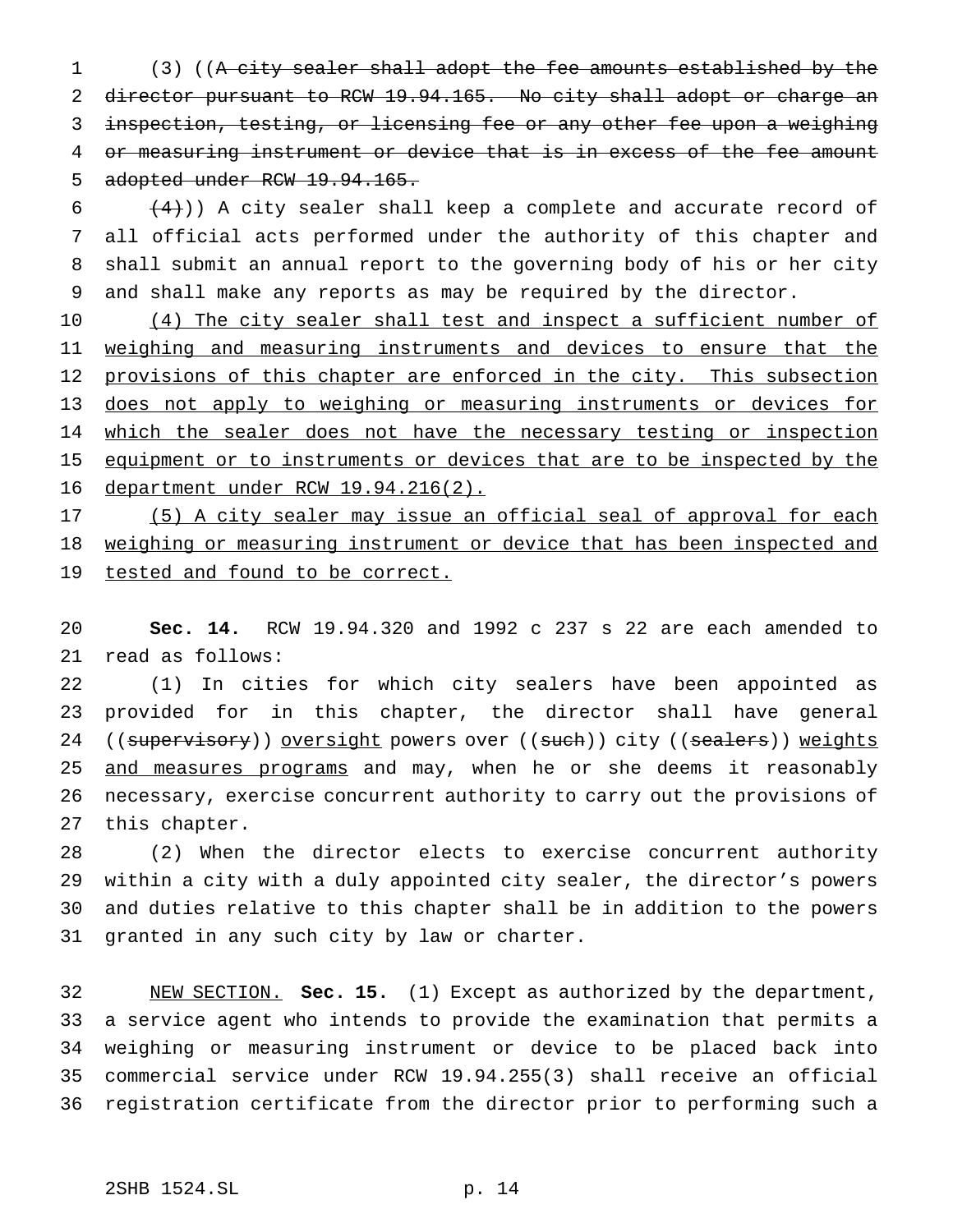service. This registration requirement does not apply to the department or a city sealer.

 (2) Except as provided in section 17 of this act, a registration certificate is valid for one year. It may be renewed by submitting a request for renewal to the department.

 NEW SECTION. **Sec. 16.** (1) Each request for an official registration certificate shall be in writing, under oath, and on a form prescribed by the department and shall contain any relevant information as the director may require, including but not limited to the following:

 (a) The name and address of the person, corporation, partnership, or sole proprietorship requesting registration;

 (b) The names and addresses of all individuals requesting an official registration certificate from the department; and

 (c) The tax registration number as required under RCW 82.32.030 or uniform business identifier provided on a master license issued under RCW 19.02.070.

 (2) Each individual when submitting a request for an official registration certificate or a renewal of such a certificate shall pay a fee to the department in the amount of eighty dollars per individual. (3) The department shall issue a decision on a request for an official registration certificate within twenty days of receipt of the request. If an individual is denied their request for an official registration certificate, the department must notify that individual in writing stating the reasons for the denial and shall refund any payments made by that individual in connection with the request.

 NEW SECTION. **Sec. 17.** (1) The department shall have the power to revoke, suspend, or refuse to renew the official registration certificate of any service agent for any of the following reasons:

 (a) Fraud or deceit in obtaining an official registration certificate under this chapter;

 (b) A finding by the department of a pattern of intentional fraudulent or negligent activities in the installation, inspection, testing, checking, adjusting, or systematically standardizing and approving the graduations of any weighing or measuring instrument or device;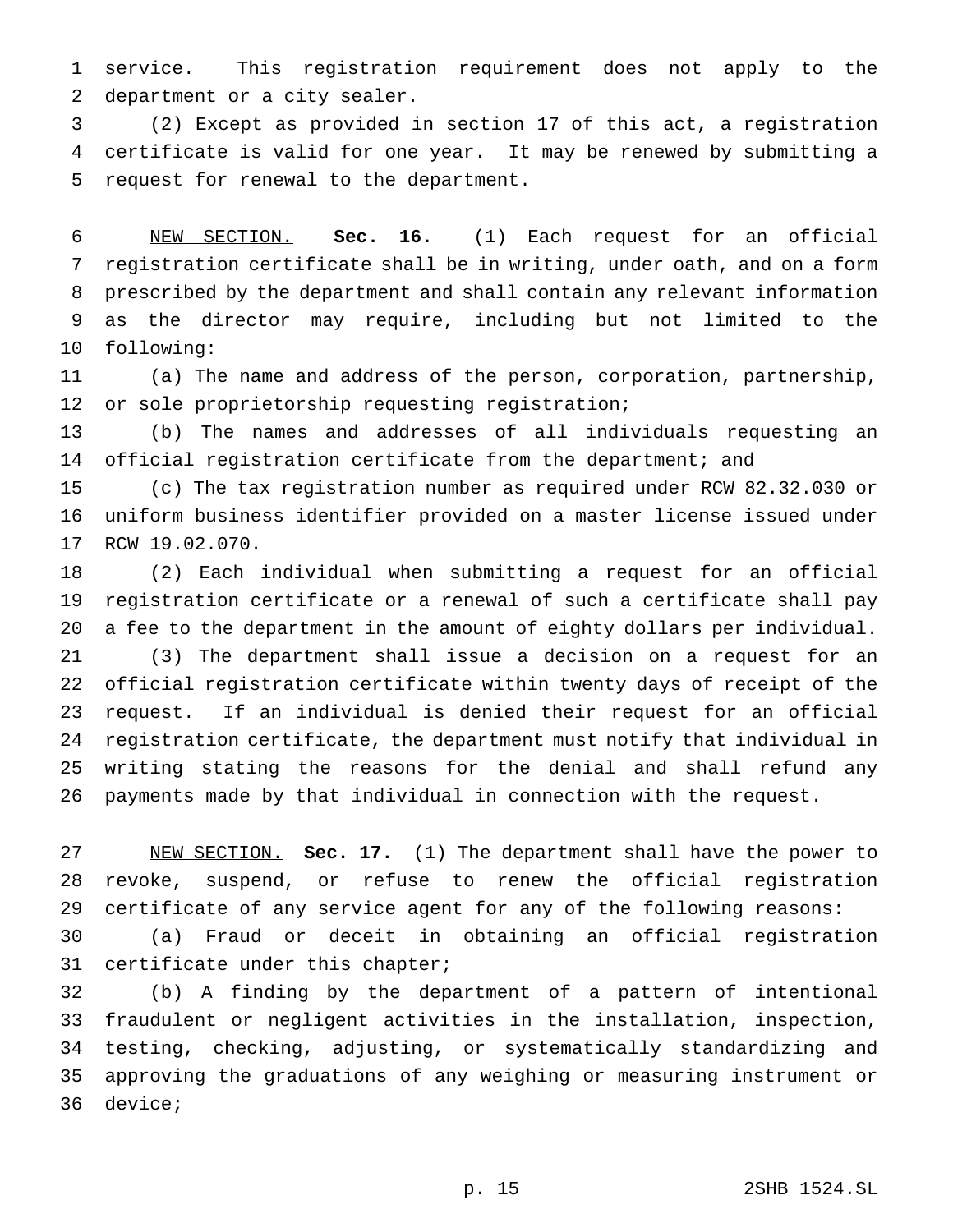(c) Knowingly placing back into commercial service any weighing or measuring instrument or device that is incorrect;

(d) A violation of any provision of this chapter; or

 (e) Conviction of a crime or an act constituting a crime under the laws of this state, the laws of another state, or federal law.

 (2) Upon the department's revocation of, suspension of, or refusal to renewal an official registration certificate, an individual shall have the right to appeal this decision in accordance with the administrative procedure act, chapter 34.05 RCW.

 **Sec. 18.** RCW 19.94.360 and 1969 c 67 s 36 are each amended to read as follows:

 In addition to the declarations required by RCW 19.94.350, any commodity in package form, the package being one of a lot containing 14 random weights, measures or counts of the same commodity ((and bearing 15 the total selling price of the package)) at the time it is exposed for 16 sale at retail, shall bear on the outside of the package a plain and conspicuous declaration of the price per single unit of weight, 18 measure, or count and the total selling price of the package.

 **Sec. 19.** RCW 19.94.410 and 1988 c 63 s 1 are each amended to read as follows:

21 ( $(\frac{1}{1})$  Except as provided in subsection  $(2)$  of this section,)) 22 Butter, oleomargarine and margarine shall be offered and exposed for 23 sale and sold by weight ((and only in units of one-quarter pound, one-24 half pound, one pound or multiples of one pound, avoirdupois weight.  $(2)$  The director of agriculture may allow the sale of butter specialty products in nonstandard units of weight if the purpose 27 achieved by using such nonstandard units is decorative in nature and

28 the products are clearly labeled as to weight and price per pound)).

 **Sec. 20.** RCW 19.94.390 and 1969 c 67 s 39 are each amended to read as follows:

31 (1) Whenever any commodity or service is sold, or is offered, exposed, or advertised for sale, by weight, measure, or count, the price shall not be misrepresented, nor shall the price be represented in any manner calculated or tending to mislead or deceive an actual or prospective purchaser. Whenever an advertised, poster or labeled price per unit of weight, measure, or count includes a fraction of a cent,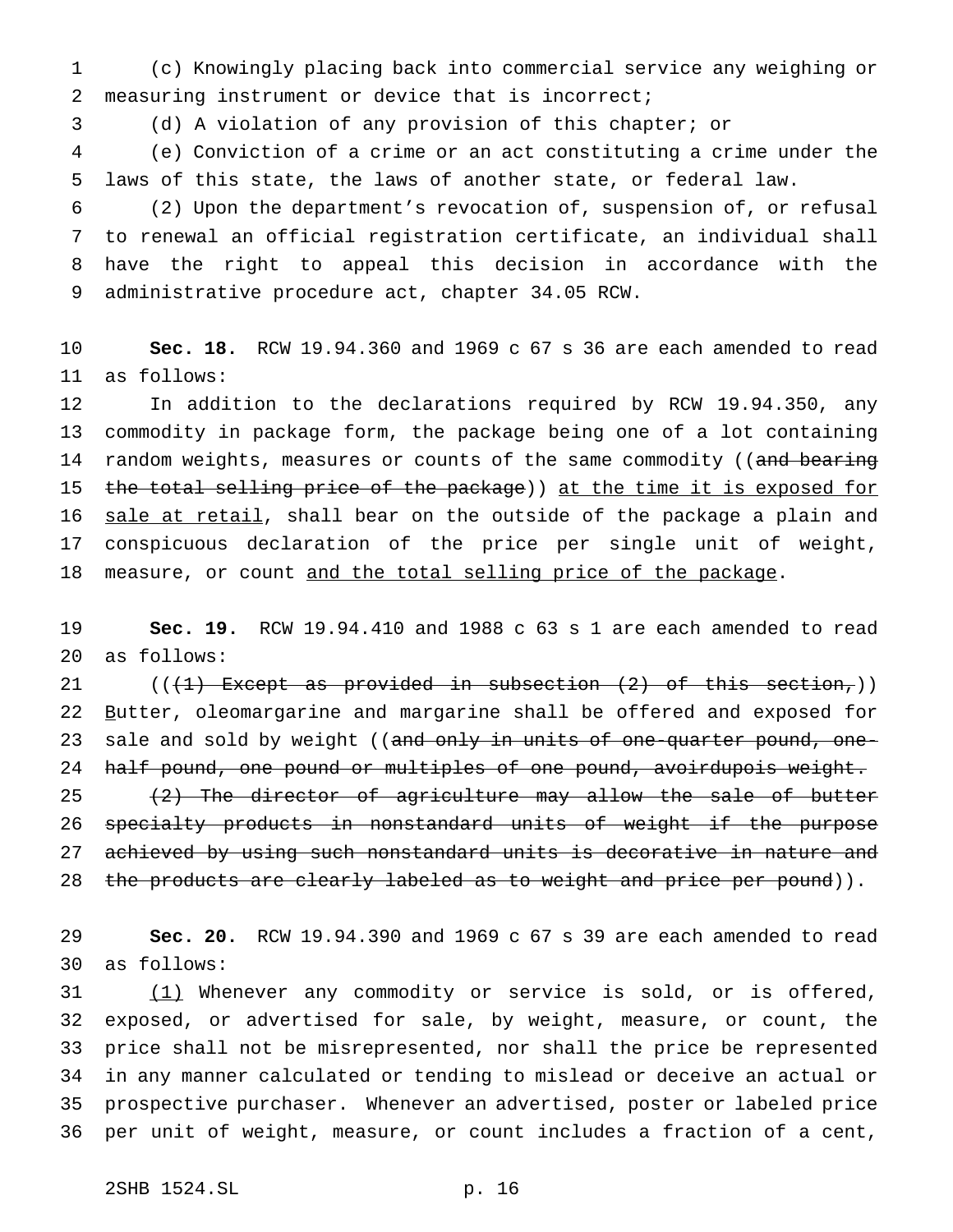all elements of the fraction shall be prominently displayed and the numeral or numerals expressing the fraction shall be immediately adjacent to, of the same general design and style as, and at least one- half the height and one-half the width of the numerals representing the whole cents.

 (2) The examination procedure recommended for price verification by the price verification working group of the laws and regulations committee of the national conference on weights and measures (as 9 reflected in the fourth draft, dated November 1, 1994) for devices such 10 as electronic scanners shall govern such examinations conducted under 11 this chapter. The procedure shall be deemed to be adopted under this 12 chapter. However, the department may revise the procedure as follows: The department shall provide notice of and conduct a public hearing pursuant to chapter 34.05 RCW to determine whether any revisions to 15 this procedure made by the national institute of standards and technology or its successor organization for incorporating the 17 examination procedure into an official handbook of the institute or its 18 successor, or any subsequent revisions of the handbook regarding such 19 procedures shall also be adopted under this chapter. If the department determines that the procedure should be so revised, it may adopt the 21 revisions. Violations of this section regarding the use of devices 22 such as electronic scanners may be found only as provided by the 23 examination procedures adopted by or under this subsection.

 (3) Electronic scanner screens installed after January 1, 1996, and used in retail establishments must be visible to the consumer at the 26 checkout line.

 **Sec. 21.** RCW 19.94.510 and 1992 c 237 s 35 are each amended to read as follows:

 (1) Any person who, by himself or herself, by his or her agent or employee, or as the agent or employee of another person, performs any 31 one of the acts enumerated in (a) through  $((+k))$  (1) of this subsection is subject to a civil penalty of no more than one thousand dollars:

 (a) Use or have in possession for the purpose of using for any commercial purpose a weighing or measuring instrument or device that is intentionally calculated to falsify any weight, measure, or count of any commodity, or to sell, offer, expose for sale or hire or have in possession for the purpose of selling or hiring an incorrect weighing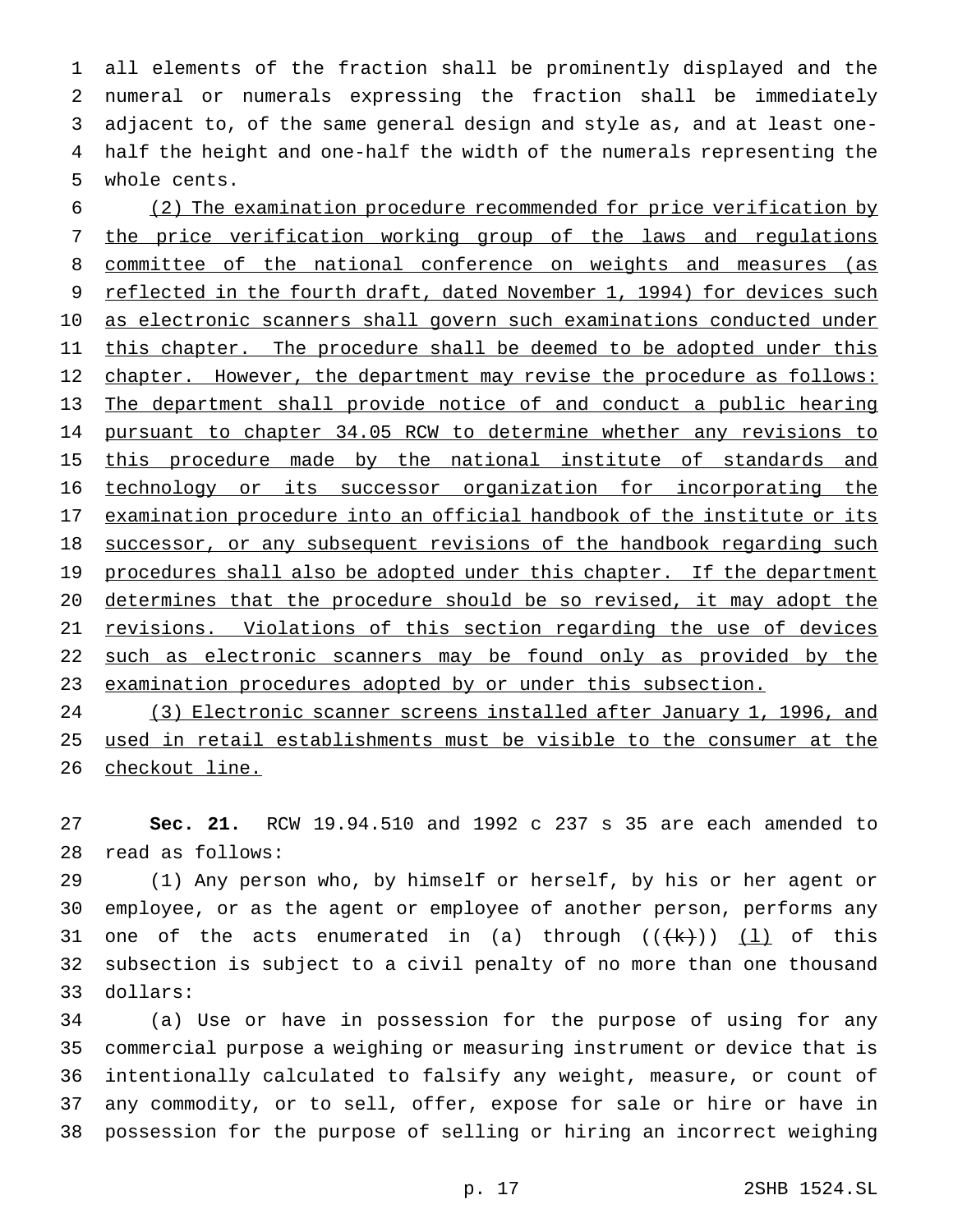or measuring instrument or device or any weighing or measuring instrument or device calculated to falsify any weight or measure.

 (b) Knowingly use or have in possession for current use in the buying or selling of any commodity or thing, for hire or award, or in the computation of any basic charge or payment for services rendered on the basis of weight, measurement, or count, or in the determination of weight, measurement or count, when a charge is made for such determination, any incorrect weighing or measuring instrument or device.

 (c) Dispose of any rejected weighing or measuring instrument or device in a manner contrary to law or rule.

 (d) Remove from any weighing or measuring instrument or device, contrary to law or rule, any tag, seal, stamp or mark placed thereon by the director or a city sealer.

 (e) Sell, offer or expose for sale less than the quantity he or she represents of any commodity, thing or service.

 (f) Take more than the quantity he or she represents of any commodity, thing, or service when, as buyer, he or she furnishes the weight, measure, or count by means of which the amount of the commodity, thing or service is determined.

 (g) Keep for the purpose of sale, advertise, offer or expose for 22 sale or sell any commodity, thing or service known to be in a condition or manner contrary to law or rule.

 (h) Use in retail trade, except in the preparation of packages put up in advance of sale and of medical prescriptions, a weighing or measuring instrument or device that is not so positioned that its indications may be accurately read and the weighing or measuring operation observable from some position which may reasonably be assumed by a customer.

 (i) Knowingly approve or issue an official seal of approval for any weighing or measuring instrument or device known to be incorrect.

32 (j) Find a weighing or measuring instrument or device to be correct under RCW 19.94.255 when the person knows the instrument or device is incorrect.

 (k) Fails to disclose to the department or a city sealer any knowledge of information relating to, or observation of, any device or instrument added to or modifying any weighing or measuring instrument or device for the purpose of selling, offering, or exposing for sale,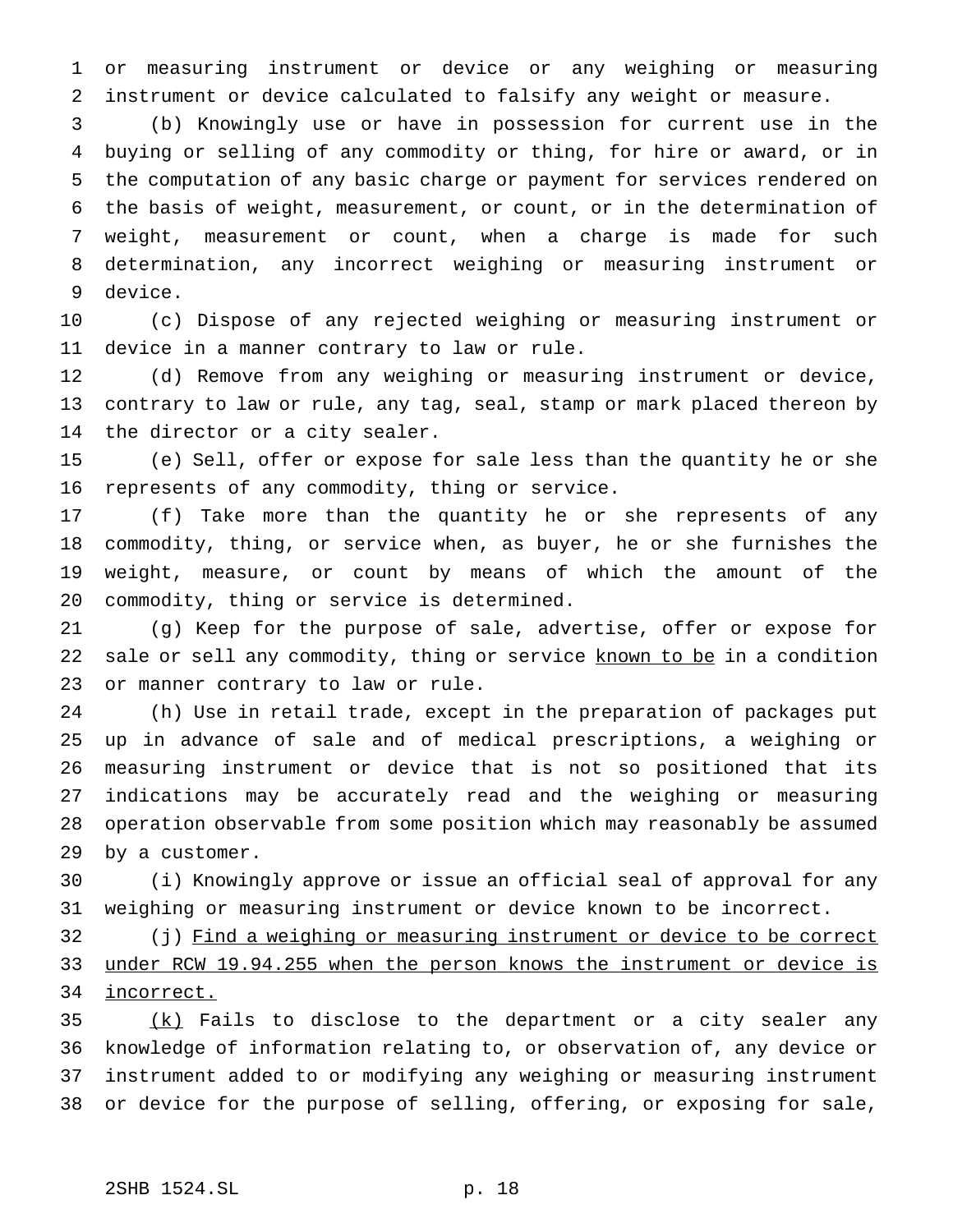less than the quantity represented of a commodity or calculated to falsify weight or measure, if the person is a service agent.

3  $((\{k\})$  ( $\bot$ ) Violate any other provision of this chapter or of the rules adopted under the provisions of this chapter for which a specific penalty has not been prescribed.

 (2) Any person who, by himself or herself, by his or her agent or 7 employee, or as the agent or employee of another person, violates RCW 8 19.94.390 as determined by the examination procedure adopted by or under RCW 19.94.390(2) is subject to a civil penalty of not more than 10 one thousand dollars.

 (3) Any person who, by himself or herself, by his or her agent or employee, or as the agent or employee of another person, performs any of the following acts is subject to a civil penalty of no more than five thousand dollars:

 (a) Knowingly adds to or modifies any weighing or measuring instrument or device by the addition of a device or instrument that would allow the sale, or the offering or exposure for sale, of less than the quantity represented of a commodity or falsification of weight or measure.

 (b) Commits as a fourth or subsequent infraction any of the acts 21 listed in subsection  $(1)$  or  $(2)$  of this section.

 NEW SECTION. **Sec. 22.** A person who owns a weighing or measuring instrument or device and uses or permits the use of the instrument for commercial purposes in violation of section 1 of this act is subject to a civil penalty of fifty dollars for each such instrument or device used or permitted to be used in violation of section 1 of this act.

 NEW SECTION. **Sec. 23.** (1) Whenever the department or a city sealer tests or inspects a weighing or measuring instrument or device and finds the instrument or device to be incorrect to the economic benefit of the owner/operator of the weighing or measuring instrument or device and to the economic detriment of the customer, the owner of the weighing or measuring instrument or device may be subject to the following civil penalties:

|    | 34 Device deviations outside the tolerances stated in Handbook 44. |
|----|--------------------------------------------------------------------|
| 35 | Penalty                                                            |
|    | 36 Small weighing or measuring instruments or devices:             |
|    |                                                                    |

p. 19 2SHB 1524.SL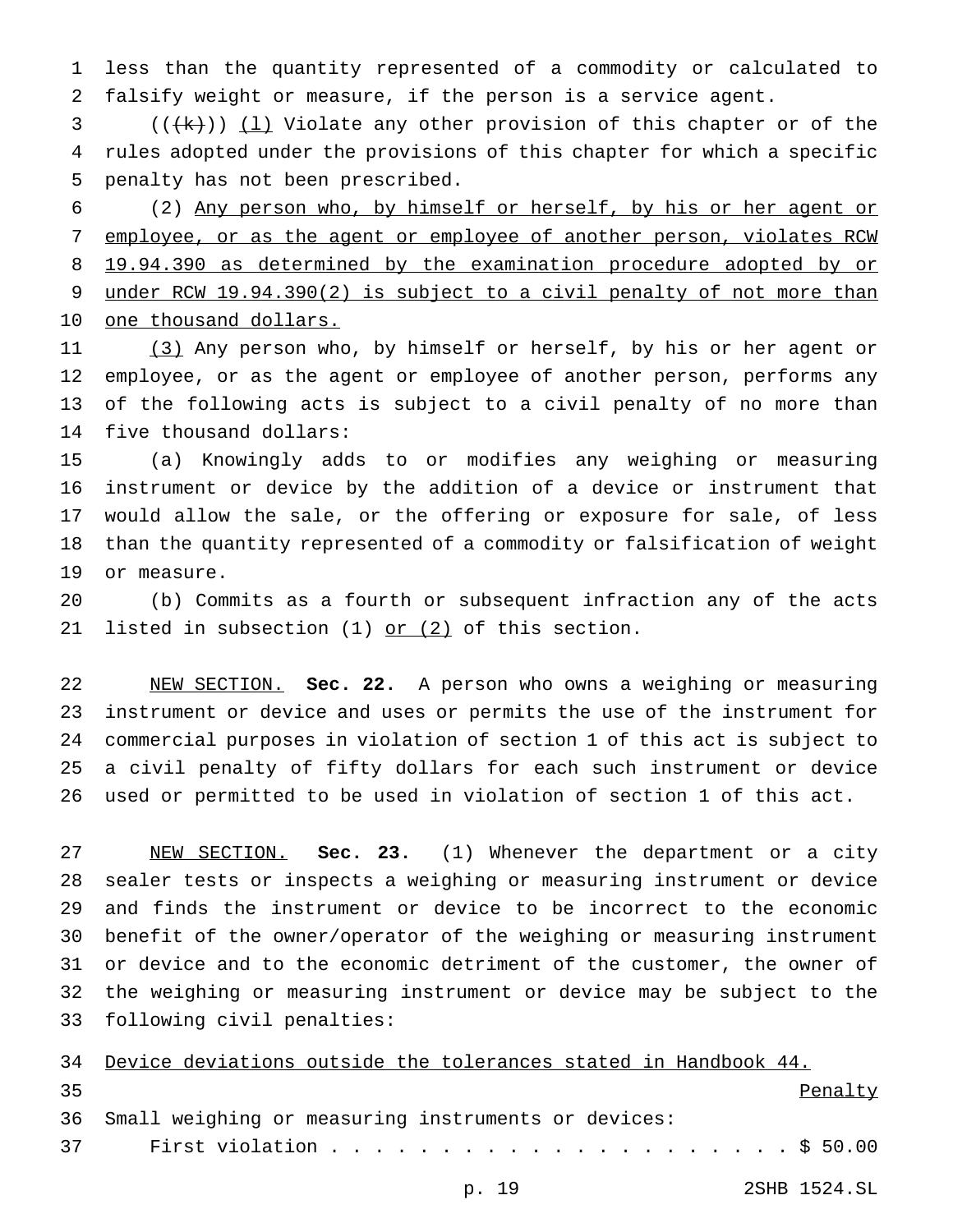Second or subsequent violation within one year of first violation........................ \$150.00 Medium weighing or measuring instruments or devices: First violation..................... \$100.00 Second or subsequent violation within one year of first violation........................ \$300.00 Large weighing or measuring instruments or devices: First violation..................... \$200.00 Second or subsequent violation within one year of first violation........................ \$500.00

(2) For the purposes of this section:

 (a) The following are small weighing or measuring instruments or devices: Scales of zero to four hundred pounds capacity, liquid fuel metering devices with flows of not more than twenty gallons per minute, liquid petroleum gas meters with one inch in diameter or smaller dispensers, fabric meters, cordage meters, and taxi meters.

 (b) The following are medium weighing or measuring instruments or devices: Scales of four hundred one to five thousand pounds capacity, liquid fuel metering devices with flows of more than twenty but not more than one hundred fifty gallons per minute, and mass flow meters. (c) The following are large weighing or measuring instruments or devices: Liquid petroleum gas meters with greater than one inch diameter dispensers, liquid fuel metering devices with flows over one hundred fifty gallons per minute, and scales of more than five thousand pounds capacity and scales of more than five thousand pounds capacity with supplemental devices.

 (3) The director or a city sealer shall issue the appropriate civil penalty concurrently with the conclusion of the test or inspection.

 (4) The weighing or measuring instrument or device owner shall have the right to appeal the civil penalty in accordance with the administrative procedure act, chapter 34.05 RCW.

 NEW SECTION. **Sec. 24.** (1) The legislature finds that: (a) Civil and criminal penalties relating to violations of weights and measures provisions and the disclosure of these violations to the media have recently come under public scrutiny, resulting in the appropriate nature of such actions being called into question;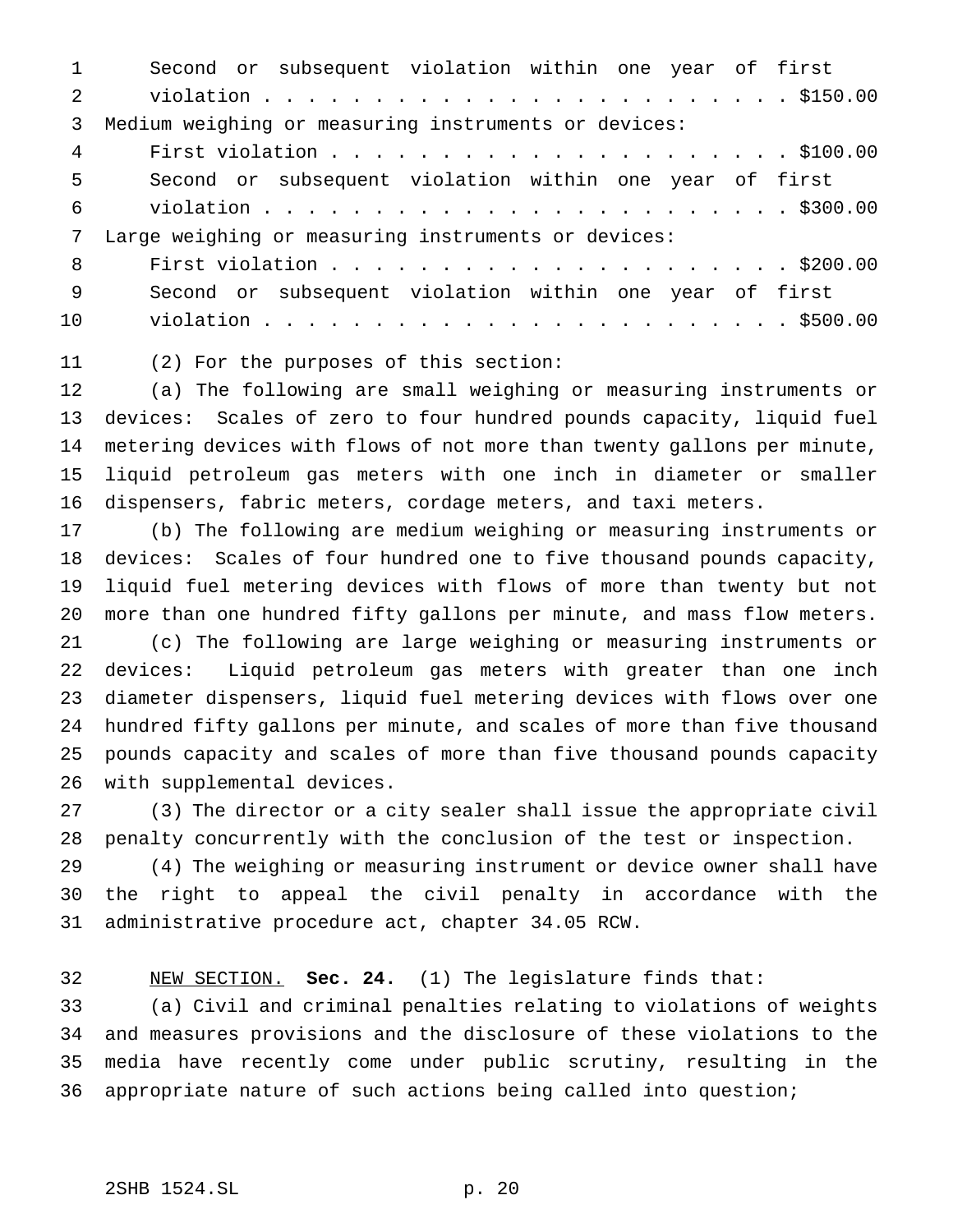(b) It is vital to the public interest that the state ensure the uniform application of weights and measures procedures and penalties throughout the state; and

 (c) It is necessary to review the application of civil and criminal penalties for violations of weights and measures provisions and the disclosure of these violations to the media.

 (2) The legislature hereby establishes the weights and measures enforcement task force. The task force shall be composed of a representative of the department of agriculture and a representative of each of the following: City sealers, city prosecuting attorneys, attorneys general's offices, service stations, grocery stores, retailers, food processors/dealers, the agriculture community, oil and heat dealers, liquid propane dealers, the media, and consumer groups. (3) The intent of this section is to require a study to:

 (a) Analyze the current civil and criminal provisions of state and local weights and measures programs and the disclosure of violations of these provisions to the media.

 (b) Consider whether the current level of civil and criminal provisions of state and local weights and measures programs and the disclosure of violations of these provisions to the media are appropriate.

 (c) Identify the effects upon both sellers and consumers in the marketplace of civil and criminal provisions of state and local weights and measures programs and the disclosure of violations of these provisions to the media.

 (d) Recommend to the legislature possible alternative enforcement mechanisms based on the findings of the study.

 (4) The weights and measures enforcement task force shall present its final findings and any recommended legislation to the committees of the legislature that deal with law and justice matters no later than November 30, 1995.

(5) This section shall expire on December 31, 1995.

 NEW SECTION. **Sec. 25.** A new section is added to chapter 15.80 RCW to read as follows:

 All moneys collected under this chapter shall be placed in the weights and measures account created in RCW 19.94.185.